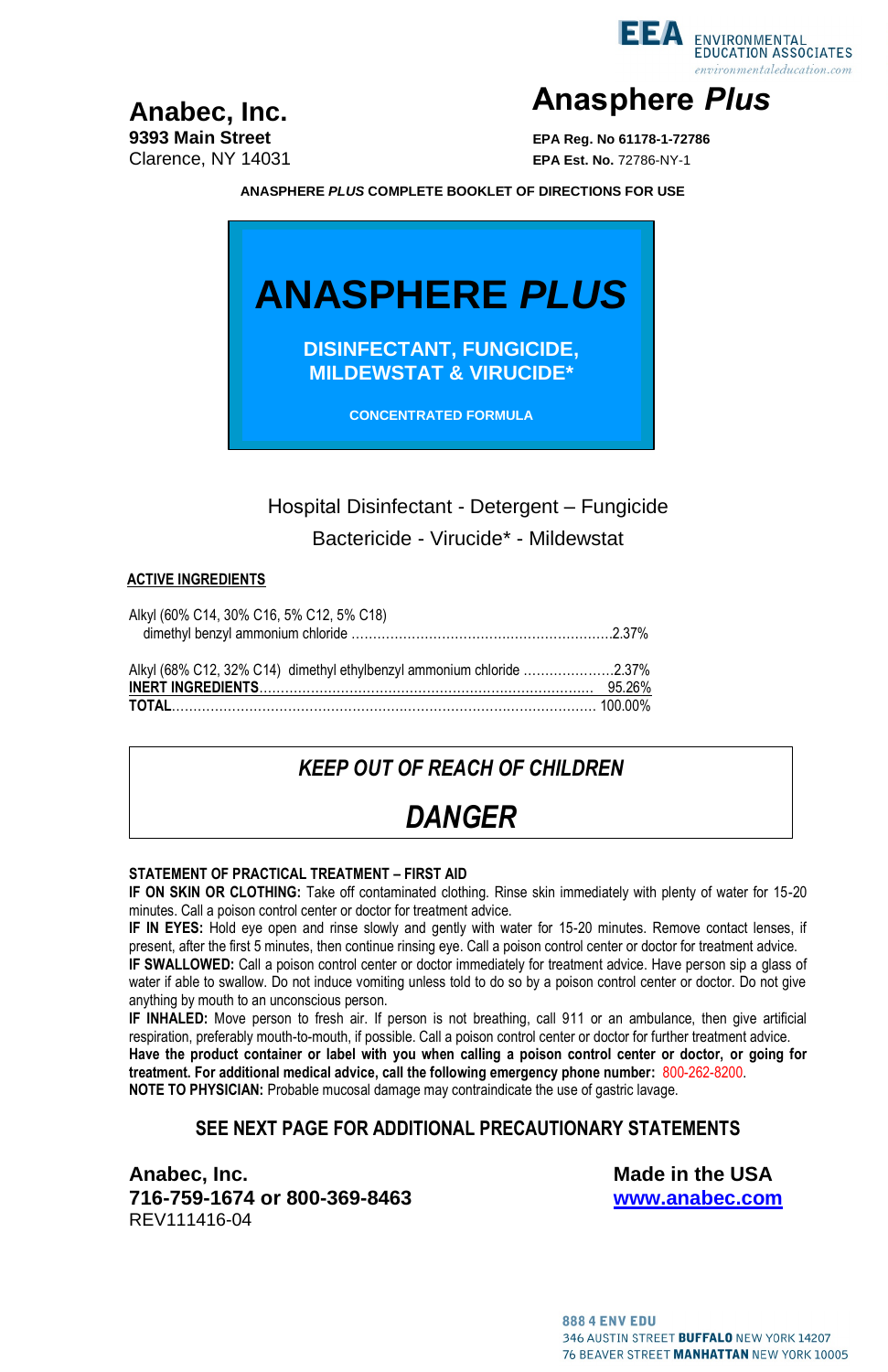#### **PRECAUTIONARY STATEMENTS**

#### HAZARDS TO HUMANS AND DOMESTIC ANIMALS

DANGER Corrosive: Causes irreversible eye damage and skin burns. Do not get in eyes, on skin, or on clothing. Harmful if swallowed. Wear protective eyewear (goggles, face shield or safety glasses). Wear protective clothing and rubber gloves. Avoid contamination of food. Wash thoroughly with soap and water after handling and before eating, drinking, chewing gum, using tobacco or using the toilet. Remove contaminated clothing and wash clothing before reuse.

#### **PHYSICAL OR CHEMICAL HAZARDS**

**Combustible:** Do not use or store near heat or open flame.

#### **STORAGE AND DISPOSAL**

Do not contaminate water, food, or feed by storage and disposal.

**STORAGE**: Do not store on side. Avoid creasing or impacting of side walls. Store securely in closed original container. Avoid storage at temperature extremes or in sunlight. Avoid shipping or storing below freezing. If product freezes, thaw at room temperature and shake gently to remix components. Use locked storage in an area that will prevent cross contamination of other pesticides, fertilizer, food and feed. Store in locked area inaccessible to children.

**PESTICIDE DISPOSAL**: Pesticides are acutely hazardous. Improper disposal of excess pesticide, spray mixture or rinsate is a violation of Federal Law. If these wastes cannot be disposed of according to label instructions, contact your State Pesticide or Environmental Control Agency, or the Hazardous Waste representative at the nearest EPA Regional Office for quidance.

**CONTAINER DISPOSAL: Triple rinse container (or equivalent) promptly after emptying.** Triple rinse as follows: Empty the remaining contents into application equipment or a mix tank and drain for 10 seconds after the flow begins to drip. Fill the container 1/4 full with water and recap. Shake for 10 seconds. Discard Rinsate. Drain for 10 seconds after the flow begins to drip. Repeat this procedure two more times.

**Nonrefillable container. Do not reuse or refill. Offer for recycling if available.**

- *Water Damage Restoration*
- *Smoke Damage Restoration*
- *Disinfection/Fungicidal/\*Virucidal\**
- *Cleaning and Decontamination against HIV-1, HCV & HBV on Surfaces/Objects Soiled with Bloody/Body Fluids*
- *General Deodorization*
- *Mold & Mildew Control*
- *Disinfect Toilet Bowls*
- *Poultry (and Swine) Premise Sanitation Site Preparation*
- *Farm Premise Disinfection*
- *Veterinary Clinics/Animal Life Science Laboratory/Zoos/Pet Shop/Kennels/Breeding and grooming Establishment/Tack Shops Disinfection*
- *Sanitizing Incubators and Hatchers*
- *Commercial Florist Use*
- *Laundry Additive (Residual Bacteriostatic and Residual Self Sanitizing Activity under Conditions of High Relative Humidity or Wet Contamination) Against Odor-Causing Bacteria for Institutional, Industrial and Hospital Use*
- *Odors Caused by Dogs, Cats and Other Domestic Animals*
- *Carpet Deodorizer Against Odor-Causing Bacteria, for Home, Institutional, Industrial and Hospital Use*
- *Salon Barber Instruments and Tools Sanitizer*
- *Shoe Bath Sanitizer*
- *Food Processing Plant*

**Anabec, Inc.** Page 2 of 26 **Made in the USA** REV111416-04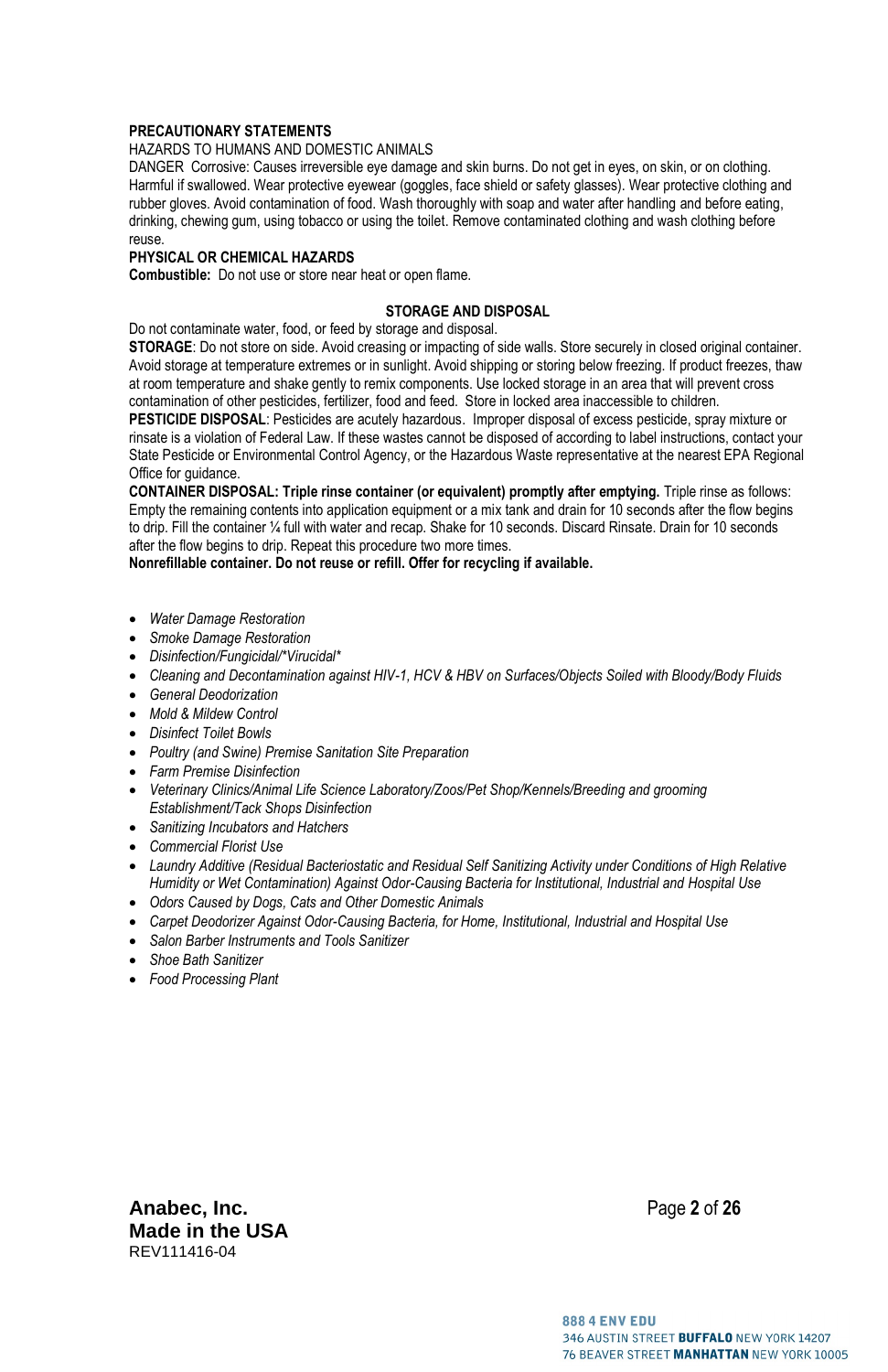This product contains no phosphorous.

This product is a phosphate free, pH neutral formulation designed to provide effective cleaning, deodorizing and disinfection in areas where housekeeping is of prime importance in controlling the hazard of cross contamination on treated surfaces.

This product maximizes (improves) labor results by effectively controlling odors.

This product cleans by removing dirt, grime, blood, urine, fecal matter and other common soils found in animal housing facilities, livestock, swine poultry facilities, grooming facilities, farms, kennels, pet stores, veterinary clinics, laboratories or other small animal facilities. It (also) eliminates odors leaving surfaces smelling clean and fresh.

This product can be used to disinfect, clean and deodorize terrarium and small animal cages, hot rock, substrate and cage furniture (plastic terrarium ornaments, driftwood, heat caves and water dishes. *(This use not allowed in California)*

When used as directed, this product will deodorize surfaces in restroom and toilet areas, behind and under sinks and counters, garbage cans and garbage storage areas, and other places where bacterial growth can cause malodors.

Cross-contamination is of major housekeeping concern. This product has been formulated to aid in the reduction of cross-contamination on treated surfaces not only in hospitals, but also in schools, institutions and industry.

This product delivers non-acid disinfection performance in an economical concentrate.

This product is a concentrated Hospital Use disinfectant that is effective against a broad spectrum of bacteria, is virucidal\*, (and) fungicidal, and eliminates odor causing bacteria when used as directed.

This product is a one-step neutral disinfectant that is effective against a broad spectrum of bacteria, is virucidal\* (including HIV-1, HCV & HBV) and inhibits the growth of mold and mildew and their odors when used as directed.

This product is an economical concentrate that can be used with a mop and bucket, trigger sprayers, (or) sponge, or by soaking.

This product will not leave a grit or soap scum.

Will not cause swelling of transducer membrane or harm compressor plates.

This product inhibits bacterial growth on moist surfaces and deodorizes by killing microorganisms that cause offensive odors. *(Not for use in California)*

This product is for use as a disinfectant on hard, non-porous surfaces (at 708 ppm active).

This product is for use in household and commercial humidifiers. Use of this product will control unpleasant (malodors) odors on commercial humidifiers. *(Not for use in California)*

This product is a versatile sanitizer and broad-spectrum disinfectant formulated for use in Ultrasonic Baths (Ultrasonic cleaning units).

This product is a versatile cleaner, broad-spectrum disinfectant and sanitizer formulated for use on bath and therapy equipment (Whirlpools).

This product may be applied through low-pressure sprayers, and fogging (wet misting) systems.

Use this product on the multi-touch surfaces responsible for cross-contamination.

This product provides effective cleaning strength that will not dull most metal-interlock floor finishes, and does not require a rinse prior to recoat.

**Anabec, Inc.** Page 3 of 26 **Made in the USA** REV111416-04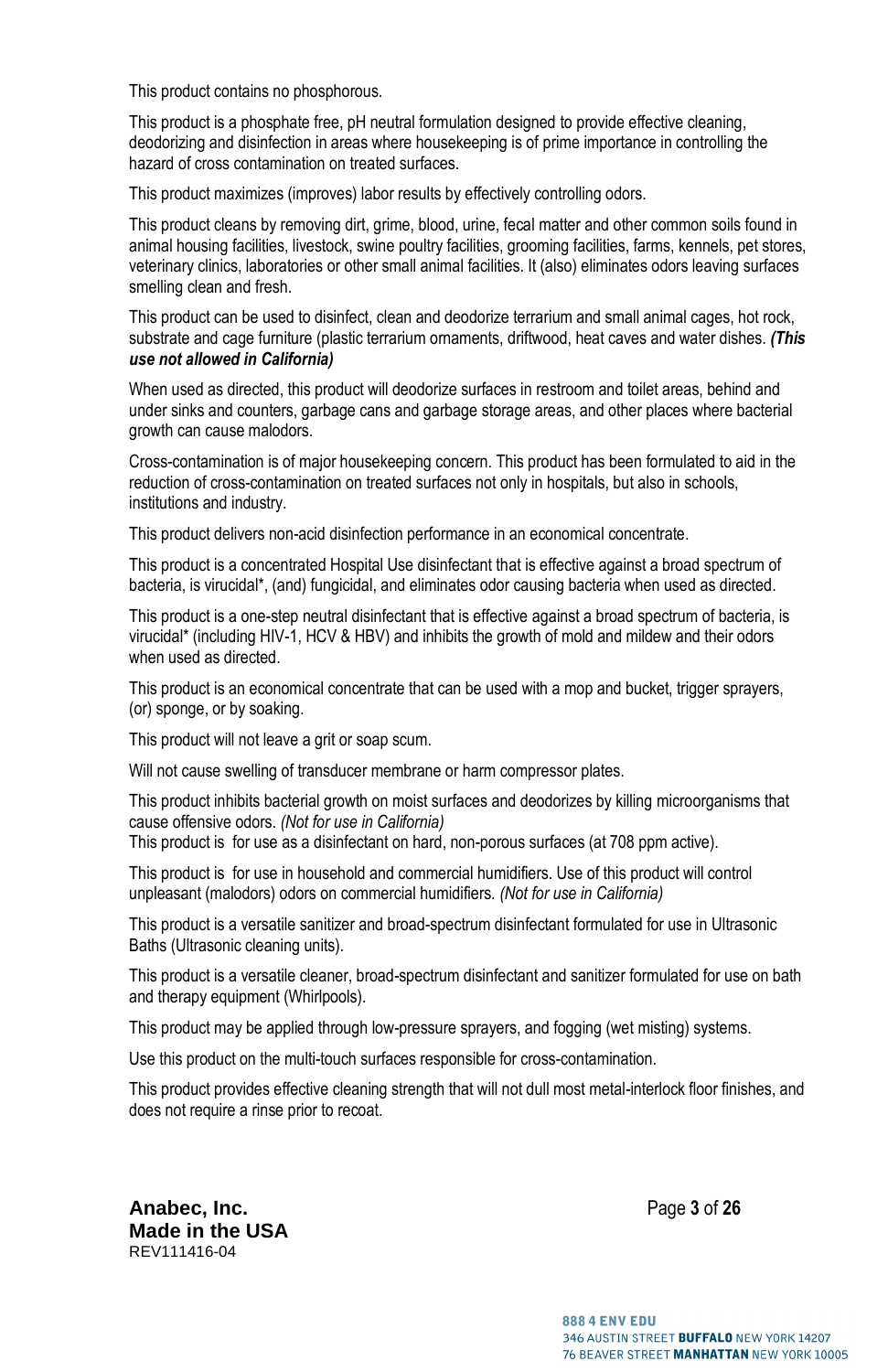#### **Anasphere** *Plus* **is for use in:**

- Hospitals, nursing homes, medical and dental offices and clinics, physician offices, operating rooms, isolation wards, and medical research facilities.
- Patient care rooms & facilities, recovery (rooms), anesthesia, Emergency Rooms, X-ray cat labs, newborn nurseries, orthopedics, whirlpool surfaces, footbath surfaces, respiratory therapy, surgi-centers, labs, blood collection rooms, central supply, housekeeping & ianitorial rooms.
- EMS & fire facilities, emergency vehicles, ambulance(s), ambulance equipment/surfaces, police cars.
- Day care centers and nurseries, sick rooms.
- Acute care institutions, alternate care institutions, home healthcare institutions.
- Life care retirement communities.
- Supermarkets, convenience stores, retail and wholesale establishments, department stores, shopping malls, gift shops, video stores, bookstores, dressing rooms and laundries, photocopy centers, bicycle shops, auto repair centers.
- Computer manufacturing sites, toy factories.
- Crime scenes and funeral homes, mortuaries, burial vaults, mausoleums, autopsy rooms.
- Police stations, courthouses, correctional facilities, jails, prisons, municipal government buildings, penitentiaries, correctional institutions, bus stations, train stations.
- Institutional facilities, laboratories, factories, business and office buildings, restrooms, hotels and motels, and transportation terminals.
- Public restrooms, public facilities, waysides, travel rest areas, shower rooms, shower stalls, bathrooms.
- Hotel, motels, dormitories.
- Homes (households).
- Institutions, schools and colleges, churches, classrooms, community colleges, universities, athletic facilities and locker rooms, exercise rooms, exercise facilities, gyms, gymnasiums.
- Cosmetic manufacturing facilities, medical device manufacturing facilities, biotechnology firms, pharmaceutical manufacturing facilities.
- Heath clubs, spas, tanning spas, tanning beds, footbath surfaces, massage/facial salons, hair/nail/pedicure salons, barber/beauty shops, salons.
- Museums, art galleries, post offices, performance/theater centers, banks, libraries, movie houses, bowling alleys.
- Recycling centers.
- Humidifier water tanks. *(Not for use in California)*
- Campgrounds, playgrounds, recreational facilities, picnic facilities, sports arenas, sports complexes.
- Tobacco plant premise.
- Veterinary clinics, animal life science laboratories, kennels, dog/cat animal kennels, breeding and grooming establishments, pet animal quarters, zoos, pet shops, tack shops and other animal care facilities.
- Household and automotive garages, boats, ships, barges, campers, trailers, mobile homes, cars, trucks, buses, trains, taxis and airplanes.
- Cruise lines, airline terminals, airports, shipping terminals, public transportation.
- Commercial florist and flower shops.
- Basements, cellars, bedrooms, attics, living rooms and porches.

**Anabec, Inc.** Page 4 of 26 **Made in the USA** REV111416-04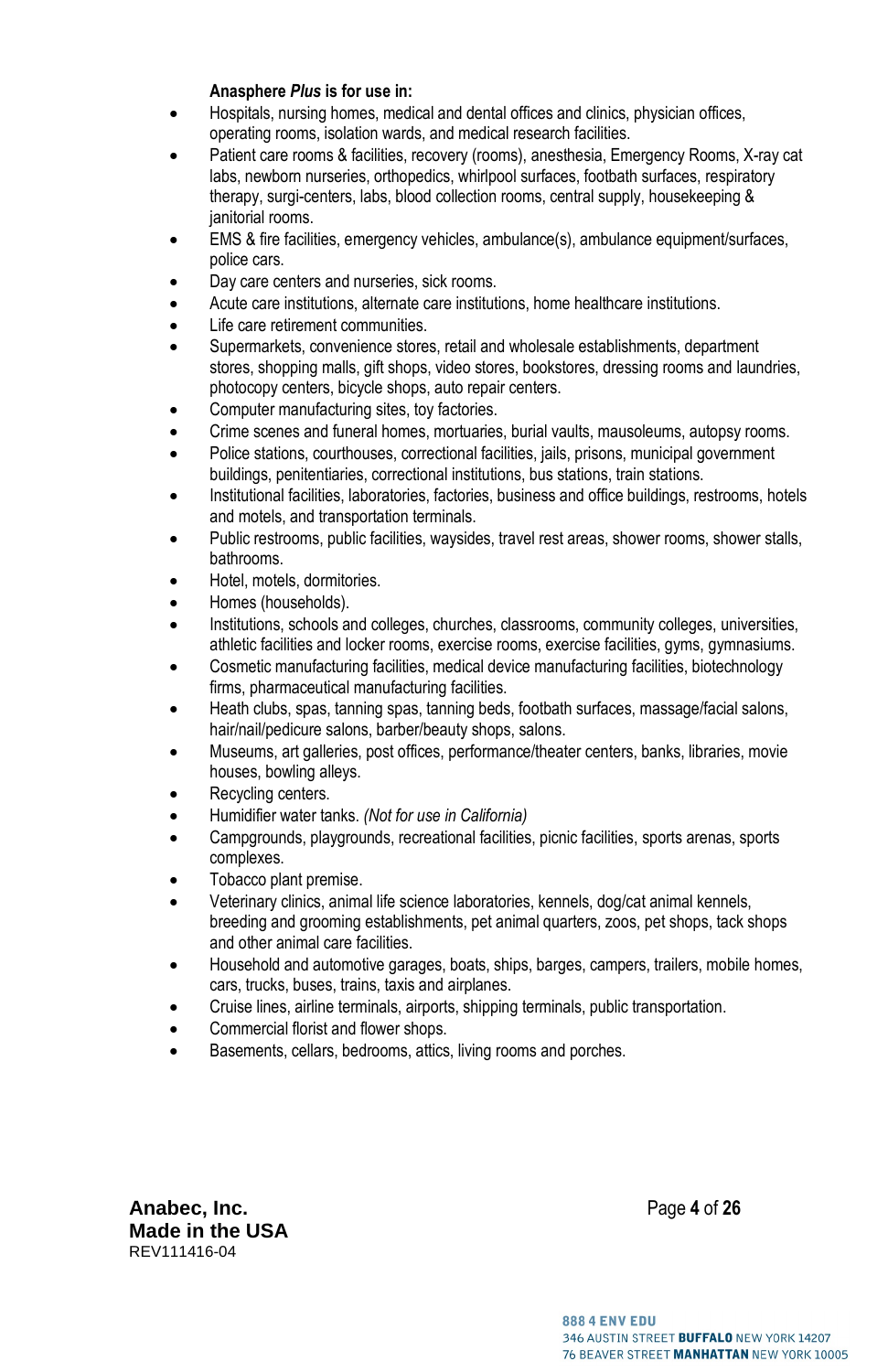#### **Anasphere Plus may be used on washable hard non-porous surfaces such as:**

- Glass, metal, stainless steel, glazed porcelain, glazed ceramic, granite, marble, plastic (such as polystyrene or polypropylene), sealed limestone, sealed slate, sealed stone, sealed terra cotta, sealed terrazzo, chrome and vinyl.
- Enameled surfaces, painted (finished) woodwork, Formica®, vinyl and plastic upholstery.
- Examination tables, X ray tables, washing areas, animal grooming areas.
- Tables, chairs, desks, bed frames, lifts, washable walls, cabinets, doorknobs and garbage cans, cuspidors and spittoons.
- Exhaust fans, refrigerated storage and display equipment, coils and drain pans of air conditioning and refrigeration equipment and heat pumps.
- Large inflatable, non-porous, plastic and rubber structures such as animals, promotional items, moonwalks, slides, obstacle course play and exercise equipment.
- Hard, non-porous surfaces of picnic tables and outdoor furniture.
- Telephones and telephone booths.
- Highchairs, baby cribs, diaper changing stations, infant bassinets/cribs/warmers/ incubators/care equipment, folding tables.
- Bed railings, bedpans, cervical collars, CPR training mannequins, curing lights, neck braces, oxygen hoods, slit lamps, spine backboards, stretchers and unit stools.
- External lenses vision correction (not for use on contact lenses), light lens covers, optical instruments/implements.
- Foundations, steps, plumbing fixtures, finished baseboards and windowsills.
- Shower stalls, shower doors and curtains, bathtubs and glazed tiles, chrome plated intakes, toilets, toilet bowls, toilet bowl surfaces, urinals, empty diaper pails, portable and chemical toilets and latrine buckets, porcelain tile and restroom fixtures.
- Ultrasonic baths, whirlpools, whirlpool bathtubs.
- Kennels, kennel runs, cages, kennel/cage floors, conductive flooring.
- Wrestling and gymnastic mats, athletic training tables, physical therapy tables.
- Use Anabec Plus to clean non-porous personal protective safety equipment, protective headgear, athletic helmets, wrestling/boxing headgear, athletic shoe soles, hard hats, half mask respirators, full face breathing apparatus, gas masks, goggles, spectacles, face shields, hearing protectors and ear muffs. Rinse all equipment that comes in prolonged contact with skin before reuse with clean warm water (about 120°F), and allow to air dry. (Precaution: Cleaning at 120°F temperature will avoid overheating and distortion of the personal safety equipment that would necessitate replacement.)
- This product is for Poultry Premise Sanitation (Hatcheries)

| Egg Receiving Area | Tray Dumping Area  | <b>Chick Processing Area</b> |
|--------------------|--------------------|------------------------------|
| Egg Holding Area   | Chick Holding Area | Chick Loading Area           |
| Setter Room        | Hatchery Room      | <b>Poultry Buildings</b>     |

- This product is for Swine Premise Sanitation:
	- Farrowing Barns and Areas **Dressing Plants Blocks**<br>Waterers and Feeders **Dressing Equipment Cre** Hauling Equipment Nursery **Chutes**

Loading Equipment Creep Area

- This product meets AOAC Use Dilution Test Standards for hospital disinfectants at 300 ppm water hardness.
- This product has passed the Virucidal\* Efficacy of a Disinfectant for Use on Inanimate Environmental Surfaces Utilizing Hepatitis B Virus.
- This product has passed the Virucidal\* Efficacy of a Disinfectant for Use on Inanimate Environmental Surfaces Utilizing Bovine Viral Diarrhea Virus BVDV (surrogate for human Hepatitis C virus)

**Anabec, Inc.** Page 5 of 26 **Made in the USA** REV111416-04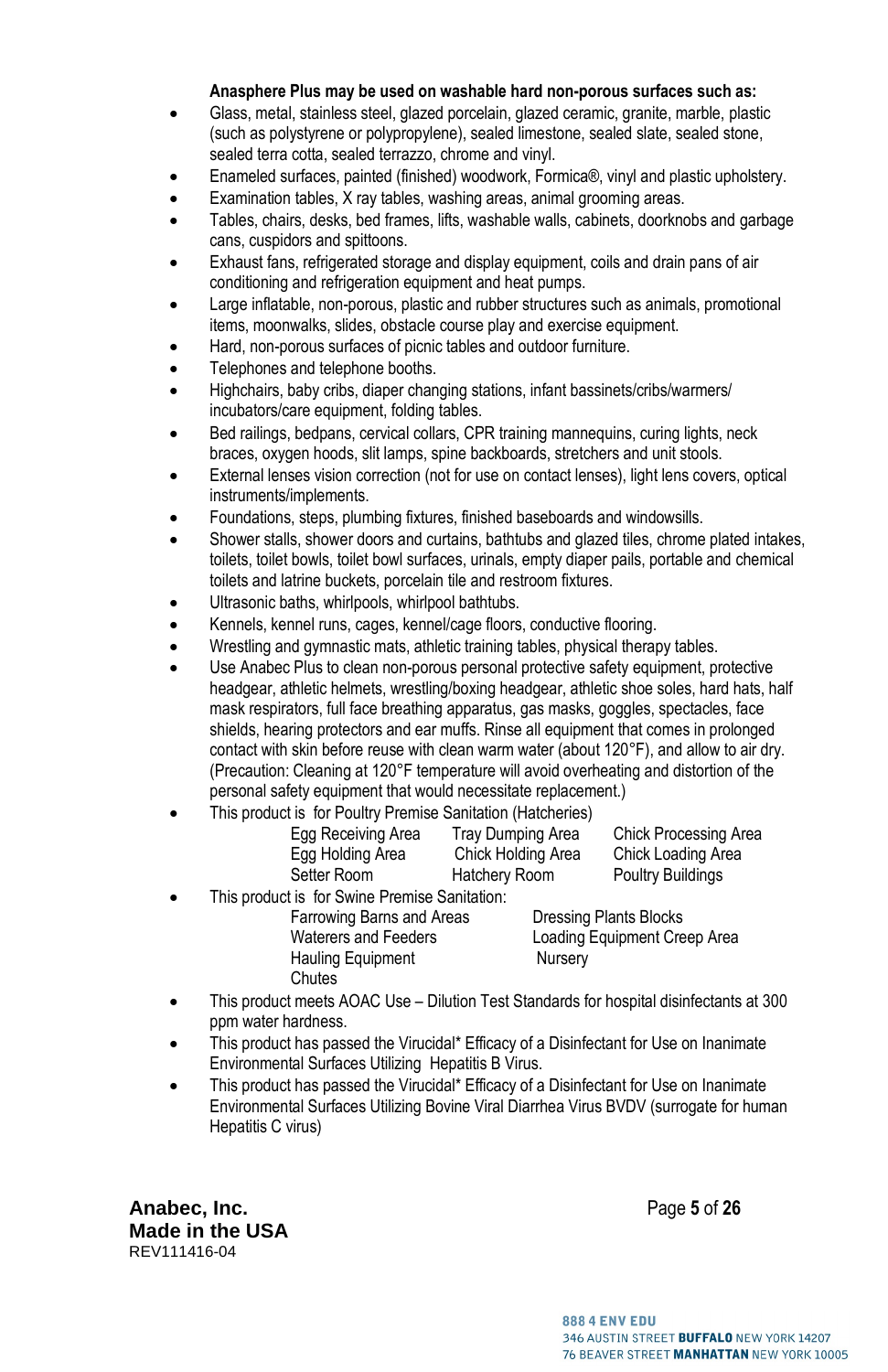- This product has passed the Virucidal\* Efficacy of a Disinfectant for Use on Inanimate Environmental Surfaces Utilizing Hepatitis C Virus (HCV). *(Not for use in California)*
- At 2 ounce per gallon (or equivalent use dilution of 1:64) in the presence of 5% organic load this product was proven to be effective against (*Duck*) Hepatitis B Virus (HBV) and Bovine Viral Diarrhea Virus BVDV (surrogate for human Hepatitis C virus) with a contact time of 10 minutes.
- This product has passed the Virucidal\* Efficacy of a Disinfectant for Use on Inanimate Environmental Surfaces Utilizing Human and *Canine Coronavirus*.
- This product is effective against the control of small flies on floors, walls, drains, countertops, metal surfaces, painted surfaces, glazed porcelain, glazed tile, glass, chrome, rubber, and plastic in restaurants, kitchens, dishwashing areas, and bar and wait station areas.
- Efficacy tests have demonstrated that this product is an effective bactericide, virucide\* and fungicide in the presence of organic soil (5% blood serum).
- For larger areas such as operating rooms and patient care facilities, this product is designed to provide both general cleaning and disinfection.

#### **DIRECTIONS FOR USE**

It is a violation of Federal Law to use this product in a manner inconsistent with its labeling.

To be used in hospitals in the following areas as a disinfectant: operating rooms, patient care rooms & facilities, recovery, anesthesia, ER, radiology, X-ray cat labs, newborn nurseries, orthopedics, respiratory therapy, surgi-centers, labs, blood collection rooms, central supply, housekeeping & janitorial rooms, nursing homes, doctor's offices & labs, dentists offices & labs (dental operatories).

This product is not to be used as a terminal sterilant/high-level disinfectant on any surface or instrument that: (1) is introduced directly into the human body, either into or in contact with the bloodstream or normally sterile areas of the body, or (2) contacts intact mucous membranes but which does not ordinarily penetrate the blood barrier or otherwise enter normally sterile areas of the body. This product may be used to preclean or decontaminate critical or semi-critical medical devices prior to sterilization or high-level disinfection.

#### **BACTERICIDAL STABILITY OF USE-DILUTION:**

Tests confirm that this product, when diluted in 400 ppm hard water and in the presence of 5% soil load, remains effective against *Pseudomonas aeruginosa*, *Staphylococcus aureus*, *Salmonella enterica* for up to 64 days when stored in a sealed container at room temperature.

If the use-dilution product becomes visibly dirty or contaminated, the use-dilution must be discarded and a fresh product prepared. Always use clean, properly labeled dry containers when diluting the product. Bactericidal stability of the use-dilution does not apply to open containers such as buckets or pails. Usedilution product in open containers must be prepared daily or more often if the solution becomes visibly dirty or diluted or contaminated.

#### **WATER DAMAGE RESTORATION** (Not for use in California)

#### **SANITIZER AGAINST ODOR-CAUSING BACTERIA AND FUNGI FOR HOME, INSTITUTIONAL, INDUSTRIAL AND HOSPITAL USE**

Effective against odor causing bacteria and fungi for home, institutional, industrial and hospital use. This product is particularly suitable for use in water damage restoration situations against odor causing bacteria on the following porous and semi-porous materials: carpets, carpet cushion, sub floors, drywall, trim, and frame lumber, tackless strip and paneling. Using solutions recommended, saturate affected materials with enough product to remain wet for at least 10 minutes. Use proper ventilation.

| Anabec, Inc.    |  |  |  |
|-----------------|--|--|--|
| Made in the USA |  |  |  |
| REV111416-04    |  |  |  |

**Anabec, Inc.** Page **6** of **26**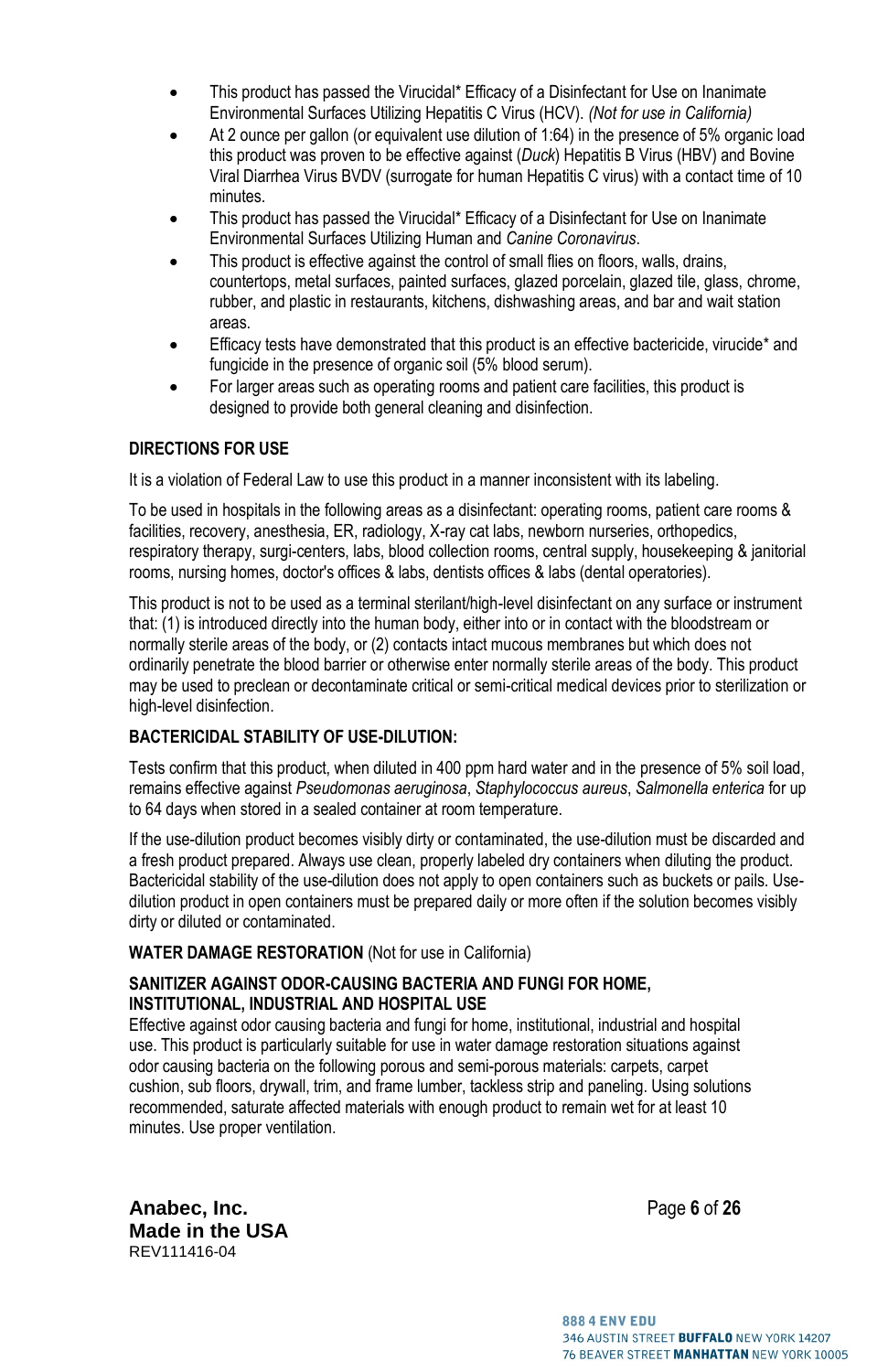#### **Refer to the instructions given in Tables 1 and 2 prior to use of this product for water damage restoration.**

**Sewer backup & river flooding:** During mitigation procedures, dilute 2 to 4 ounces of this product per gallon of water allowing for the diluting effect of absorbed water within saturated materials. Remove gross filth or heavy soil along with non-salvageable materials. Saturate all affective areas with a sprayer using a coarse spray tip, before and after cleaning and extraction. **Carpets, carpet cushions and other porous materials such as sub floors, drywall, trim and frame lumber, tackless strip and paneling:** For water damage from a clean water source, extract excess water. Test hidden area for color fastness. Dilute 2 to 4 ounces of the product per gallon of water, allowing for the diluting effect of absorbed water within saturated materials. Remove gross filth or heavy soil. Apply directly with a sprayer using a coarse spray tip, to fully saturate affected materials. Roll, brush or agitate into materials and allow the materials to remain damp for 10 minutes. Follow with a through extraction. Dry rapidly and thoroughly.

**Special Instructions for Cleaning Carpet Against Odor Causing Bacteria:** This product may be used in industrial and institutional areas such as homes, motels & hotel chains, nursing homes, schools and hospital. For use on wet, cleanable synthetic fibers. Do not use on wool. Vacuum carpet thoroughly prior to cleaning. Test fabric for color fastness.

**For portable extraction units:** Mix 1 ounce of this product per gallon of water.

**For truck mounted extraction machines:** Mix 24 ounces of the product per gallon of water and meter at 4 gallons per hour.

**For rotary floor machines:** Mix 2 ounces of this product per gallon of water and apply at the rate of 300-500 sq. ft. per gallon.

Do not mix this product with other cleaning products. Follow the cleaning procedures specified by the manufacturer of the cleaning equipment. After using this product, set the carpet pile and protect the carpet from furniture legs and bases while drying. Do not over wet. If applied to stain resistant nylon carpet, apply a fabric protector according to the carpet manufacturer's directions.

| Table 1: Water Damage - Cleanup and Mold Prevention                                      |                                                                                                                                                                              |  |
|------------------------------------------------------------------------------------------|------------------------------------------------------------------------------------------------------------------------------------------------------------------------------|--|
| Guidelines for Response to Clean Water Damage within 24-48 Hours to Prevent Mold Growth* |                                                                                                                                                                              |  |
| <b>Water-Damaged Materialt</b>                                                           | <b>Actions</b>                                                                                                                                                               |  |
| <b>Books and papers</b>                                                                  | For non-valuable items, discard books and papers. Photocopy<br>valuable/important items, discard originals. Freeze (in frost-<br>free freezer or meat locker) or freeze-dry. |  |
| Carpet and backing - dry within<br>24-48 hours§                                          | Remove water with water extraction vacuum.<br>Reduce ambient humidity levels with dehumidifier. Accelerate<br>drying process with fans.                                      |  |
| <b>Ceiling tiles</b>                                                                     | Discard and replace.                                                                                                                                                         |  |
| <b>Cellulose insulation</b>                                                              | Discard and replace.                                                                                                                                                         |  |
| Concrete or cinder block<br>surfaces                                                     | Remove water with water extraction vacuum.<br>Accelerate drying process with dehumidifiers, fans, and/or<br>heaters.                                                         |  |
| <b>Fiberglass insulation</b>                                                             | Discard and replace.                                                                                                                                                         |  |
| Hard surface, porous floorings                                                           | (Linoleum, ceramic tile, vinyl) Vacuum or damp wipe with<br>water and mild detergent and allow to dry; scrub if necessary.                                                   |  |

**Table 1: Water Damage - Cleanup and Mold Prevention**

**Anabec, Inc.** Page 7 of 26 **Made in the USA** REV111416-04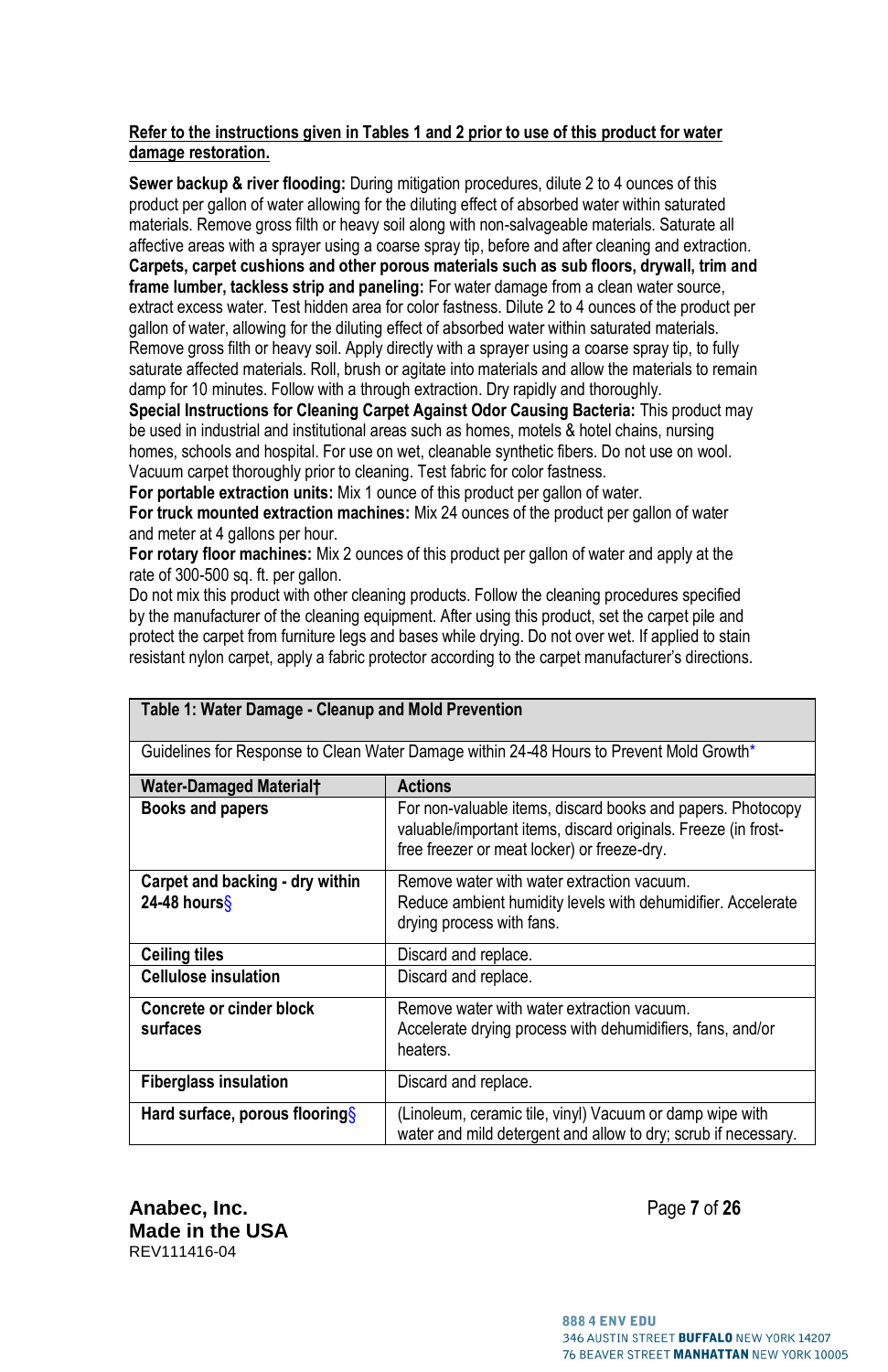|                                                                                                                                                                                                                                                                                                                                                                                                                                                                                                                                                                                                                                                                                                                                                                                                                                                                                                                                                                                                                                                                                                                                                                                                      | Check to make sure underflooring is dry; dry underflooring if<br>necessary.                                                                                                                                                                                                                                                  |  |
|------------------------------------------------------------------------------------------------------------------------------------------------------------------------------------------------------------------------------------------------------------------------------------------------------------------------------------------------------------------------------------------------------------------------------------------------------------------------------------------------------------------------------------------------------------------------------------------------------------------------------------------------------------------------------------------------------------------------------------------------------------------------------------------------------------------------------------------------------------------------------------------------------------------------------------------------------------------------------------------------------------------------------------------------------------------------------------------------------------------------------------------------------------------------------------------------------|------------------------------------------------------------------------------------------------------------------------------------------------------------------------------------------------------------------------------------------------------------------------------------------------------------------------------|--|
| Non-porous, hard surfaces                                                                                                                                                                                                                                                                                                                                                                                                                                                                                                                                                                                                                                                                                                                                                                                                                                                                                                                                                                                                                                                                                                                                                                            | (Plastics, metals) Vacuum or damp wipe with water and mild<br>detergent and allow to dry; scrub if necessary.                                                                                                                                                                                                                |  |
| <b>Upholstered furniture</b>                                                                                                                                                                                                                                                                                                                                                                                                                                                                                                                                                                                                                                                                                                                                                                                                                                                                                                                                                                                                                                                                                                                                                                         | Remove water with water extraction vacuum.<br>Accelerate drying process with dehumidifiers, fans, and/or<br>heaters. May be difficult to completely dry within 48 hours. If<br>the piece is valuable, you may wish to consult a<br>restoration/water damage professional who specializes in<br>furniture.                    |  |
| Wallboard                                                                                                                                                                                                                                                                                                                                                                                                                                                                                                                                                                                                                                                                                                                                                                                                                                                                                                                                                                                                                                                                                                                                                                                            | (Drywall and gypsum board) May be dried in place if there is<br>no obvious swelling and the seams are intact. If not, remove,<br>discard, and replace. Ventilate the wall cavity, if possible.                                                                                                                               |  |
| <b>Window drapes</b>                                                                                                                                                                                                                                                                                                                                                                                                                                                                                                                                                                                                                                                                                                                                                                                                                                                                                                                                                                                                                                                                                                                                                                                 | Follow laundering or cleaning instructions recommended by<br>the manufacturer.                                                                                                                                                                                                                                               |  |
| Wood surfaces                                                                                                                                                                                                                                                                                                                                                                                                                                                                                                                                                                                                                                                                                                                                                                                                                                                                                                                                                                                                                                                                                                                                                                                        | Remove moisture immediately and use dehumidifiers, gentle<br>heat, and fans for drying.<br>(Use caution when applying heat to hardwood floors.) Treated<br>or finished wood surfaces may be cleaned with mild detergent<br>and clean water<br>and allowed to dry. Wet paneling should be pried away from<br>wall for drying. |  |
| * If mold growth has occurred or materials have been wet for more than 48 hours, consult<br>Table 2 quidelines. Even if materials are dried within 48 hours, mold growth may have<br>occurred. Items may be tested by professionals if there is doubt. Note that mold growth will<br>not always occur after 48 hours; this is only a guideline. These guidelines are for damage<br>caused by clean water. If you know or suspect that the water source is contaminated with<br>sewage, or chemical or biological pollutants, then Personal Protective Equipment and<br>containment are required by OSHA. An experienced professional should be consulted if you<br>and/or your remediators do not have expertise remediating in contaminated water situations.<br>Do not use fans before determining that the water is clean or sanitary.<br>† If a particular item(s) has high monetary or sentimental value, you may wish to consult a<br>restoration/water damage specialist.<br>§ The subfloor under the carpet or other flooring material must also be cleaned and dried. See<br>the appropriate section of this table for recommended actions depending on the composition<br>of the subfloor. |                                                                                                                                                                                                                                                                                                                              |  |

**Anabec, Inc.** Page 8 of 26 **Made in the USA** REV111416-04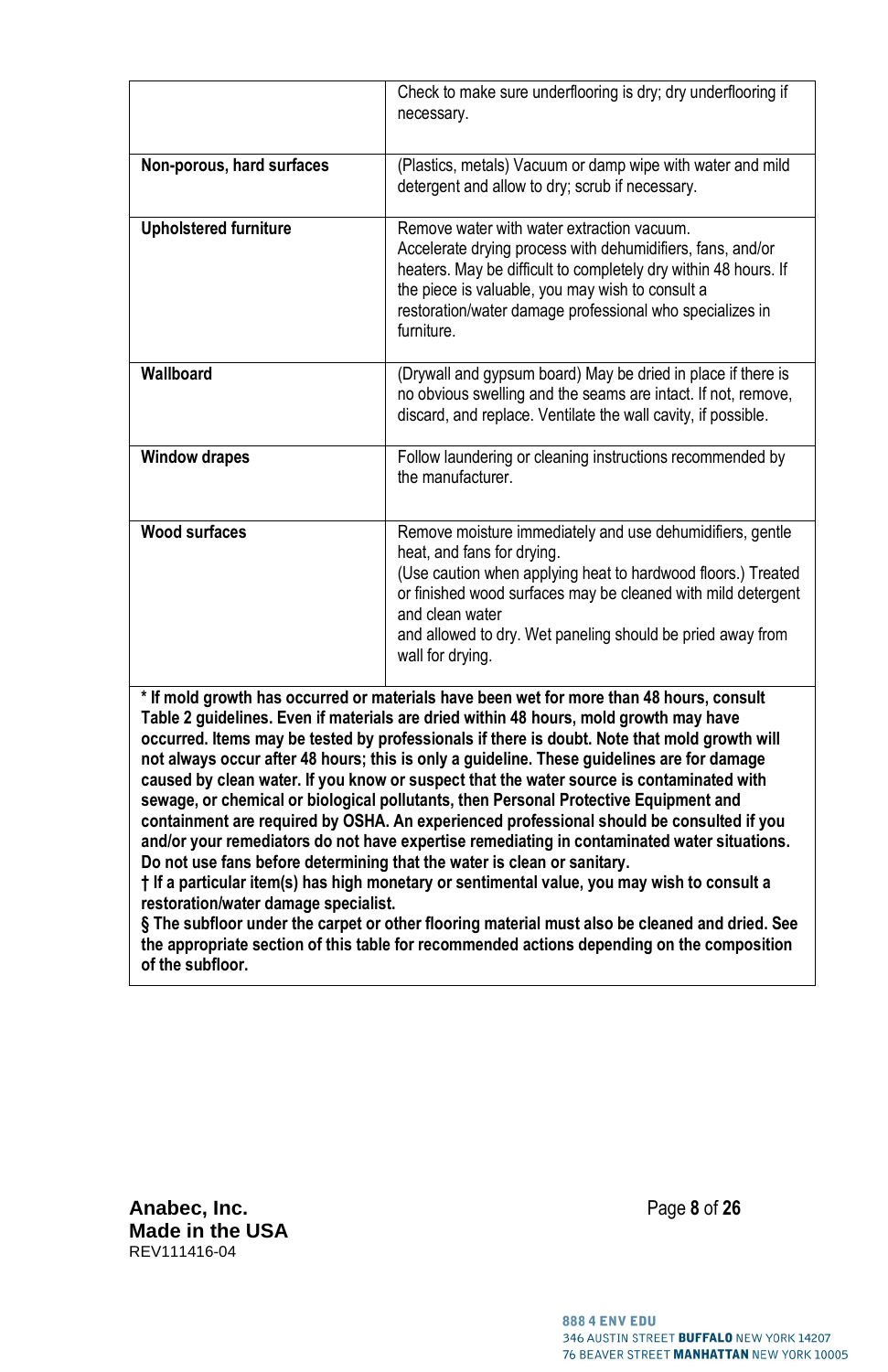| Table 2: Guidelines for Remediating Building Materials with Mold Growth Caused by Clean<br>Water* |                   |                                                                                |                                           |
|---------------------------------------------------------------------------------------------------|-------------------|--------------------------------------------------------------------------------|-------------------------------------------|
| Material or Furnishing                                                                            | Cleanup           | Personal Protective                                                            | Containment                               |
| Affected                                                                                          | Methods (See      | Equipment                                                                      |                                           |
|                                                                                                   | following page    |                                                                                |                                           |
|                                                                                                   | for descriptions) | SMALL - Total Surface Area Affeced Less Than 10 square feet (ft <sup>2</sup> ) |                                           |
| Books and Papers                                                                                  | 3                 |                                                                                |                                           |
|                                                                                                   |                   |                                                                                |                                           |
| Carpet and backing                                                                                | 1, 3              |                                                                                |                                           |
| Concrete or cinder block                                                                          | 1, 3              | Minimum                                                                        |                                           |
| Hard surface, porous<br>flooring (linoleum, ceramic<br>tile, vinyl)                               | 1, 2, 3           |                                                                                |                                           |
| Non-Porous, hard surfaces<br>(plastics, metals)                                                   | 1, 2, 3           | N-95 Respirator, gloves<br>and goggles                                         | None required                             |
| Upholstered furniture &<br>drapes                                                                 | 1, 3              |                                                                                |                                           |
| Wallboard (drywall and<br>qypsum board                                                            | $\overline{3}$    |                                                                                |                                           |
| Wood surfaces                                                                                     | 1, 2, 3           |                                                                                |                                           |
|                                                                                                   |                   | MEDIUM - Total Surface Area Affeced Between 10 and 100 (ft <sup>2</sup> )      |                                           |
| <b>Books and Papers</b>                                                                           | 3                 | I imited or Full                                                               | Limited                                   |
| Carpet and backing                                                                                | 1, 3, 4           |                                                                                |                                           |
| Concrete or cinder block                                                                          | 1, 3              | Use professional<br>judgment, consider                                         | Use professional<br>judgment, consider    |
| Hard surface, porous                                                                              | 1, 2, 3           | potential for remediator                                                       | potential for                             |
| flooring (linoleum, ceramic<br>tile, vinyl)                                                       |                   | exposure and size of                                                           | remediator/occupant                       |
| Non-Porous, hard surfaces<br>(plastics, metals)                                                   | 1, 2, 3           | contaminated area                                                              | exposure and size of<br>contaminated area |
| Upholstered furniture &<br>drapes                                                                 | 1, 3, 4           |                                                                                |                                           |
| Wallboard (drywall and<br>gypsum board                                                            | 3, 4              |                                                                                |                                           |
| Wood surfaces                                                                                     | 1, 2, 3           |                                                                                |                                           |

**Anabec, Inc.** Page 9 of 26 **Made in the USA** REV111416-04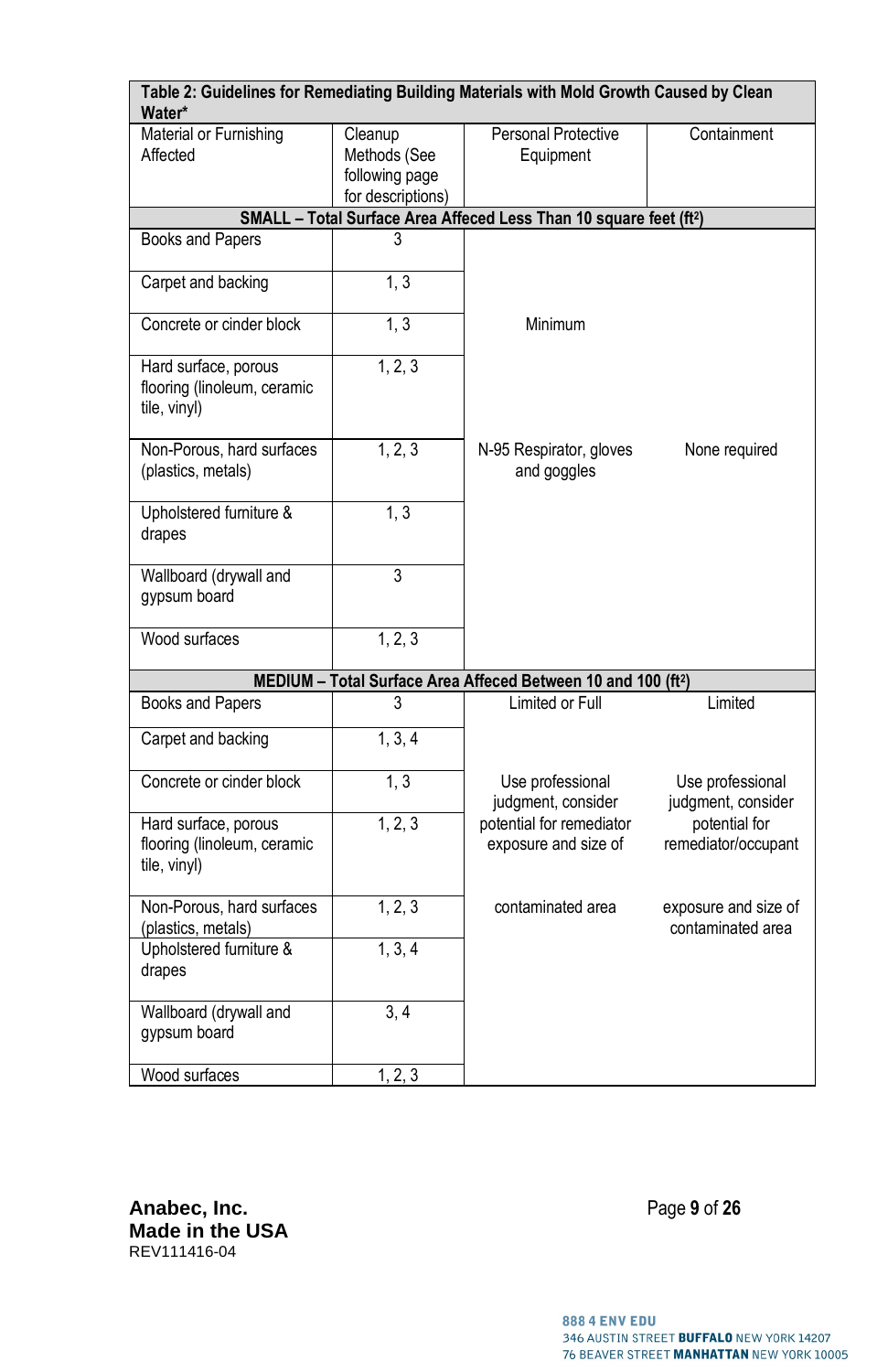| LARGE – Total Surface Area Affeced Greater Than 100 (ft <sup>2</sup> ) or Potential for Increased<br>Occupant or Remediator Exposure During Remediation Estimated to be Significant |            |                                                              |                                                     |
|-------------------------------------------------------------------------------------------------------------------------------------------------------------------------------------|------------|--------------------------------------------------------------|-----------------------------------------------------|
| Books and Papers                                                                                                                                                                    | 3          | Full                                                         | Full                                                |
| Carpet and backing                                                                                                                                                                  | 1, 3, 4    |                                                              |                                                     |
| Concrete or cinder block                                                                                                                                                            | 1, 3       | Use professional<br>judgment, consider                       | Use professional<br>judgment, consider              |
| Hard surface, porous<br>flooring (linoleum, ceramic<br>tile, vinyl)                                                                                                                 | 1, 2, 3, 4 | potential for<br>remediator/occupant<br>exposure and size of | potential for<br>remediator exposure<br>and size of |
| Non-Porous, hard surfaces<br>(plastics, metals)                                                                                                                                     | 1, 2, 3    | contaminated area                                            | contaminated area                                   |
| Upholstered furniture &<br>drapes                                                                                                                                                   | 1, 2, 4    |                                                              |                                                     |
| Wallboard (drywall and<br>gypsum board                                                                                                                                              | 3, 4       |                                                              |                                                     |
| Wood surfaces                                                                                                                                                                       | 1, 2, 3, 4 |                                                              |                                                     |
| * Use professional judament to determine prudent levels of Personal Protective Equipment and                                                                                        |            |                                                              |                                                     |

Use professional judgment to determine prudent levels of Personal Protective Equipment and containment for each situation, particularly as the remediation site size increases and the potential for exposure and health effects rises. Assess the need for increased Personal Protective Equipment, if, during the remediation, more extensive contamination is encountered than was expected. Consult Table 1 if materials have been wet for less than 48 hours, and mold growth is not apparent. These guidelines are for damage caused by clean water. If you know or suspect that the water source is contaminated with sewage, or chemical or biological pollutants, then the Occupational Safety and Health Administration (OSHA) requires PPE and containment. An experienced professional should be consulted if you and/or your remediators do not have expertise in remediating contaminated water situations.

#### **Cleanup Methods for Table 2 given above and on previous page:**

**Method 1:** Wet vacuum (in the case of porous materials, some mold spores/fragments will remain in the material but will not grow if the material is completely dried). Steam cleaning may be an alternative for carpets and some upholstered furniture.

**Method 2:** Damp-wipe surfaces with plain water or with water and detergent solution (except wood —use wood floor cleaner); scrub as needed.

**Method 3:** High-efficiency particulate air (HEPA) vacuum after the material has been thoroughly dried. Dispose of the contents of the HEPA vacuum in well-sealed plastic bags.

**Method 4:** Discard - remove water-damaged materials and seal in plastic bags while inside of containment, if present. Dispose of as normal waste. HEPA vacuum area after it is dried.

**Anabec, Inc.** Page 10 of 26 **Made in the USA** REV111416-04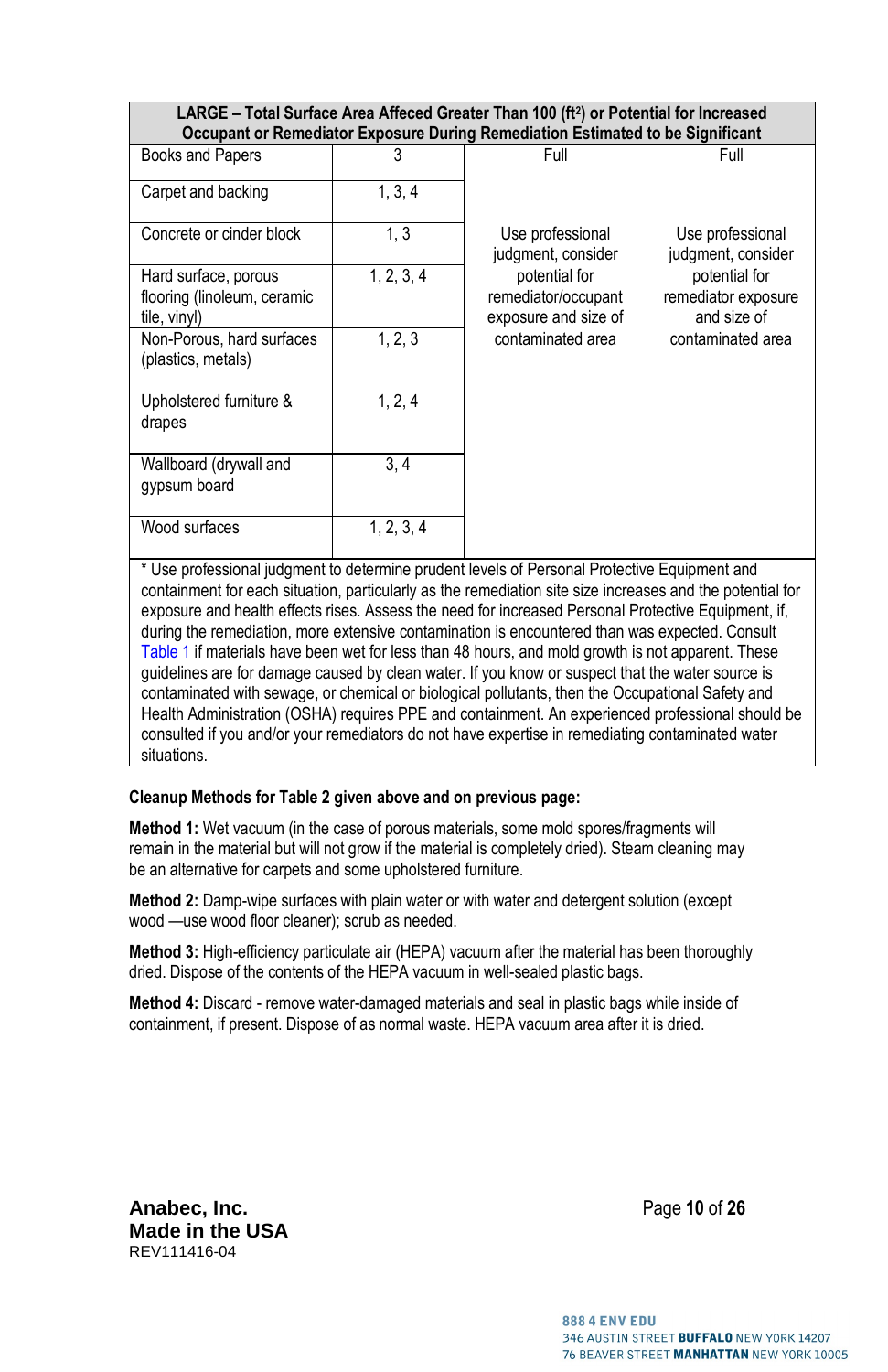#### **Personal Protective Equipment (PPE)**

Minimum: Gloves, N-95 respirator, goggles/eye protection

Limited: Gloves, N-95 respirator or half-face respirator with HEPA filter, disposable overalls, goggles/eye protection

Full: Gloves, disposable full body clothing, head gear, foot coverings, full-face respirator with HEPA filter

#### **Containment**

Limited: Use polyethylene sheeting ceiling to floor around affected area with a slit entry and covering flap; maintain area under negative pressure with HEPA filtered fan unit. Block supply and return air vents within containment area.

Full: Use two layers of fire-retardant polyethylene sheeting with one airlock chamber. Maintain area under negative pressure with HEPA filtered fan exhausted outside of building. Block supply and return air vents within containment area.

#### **SMOKE DAMAGE RESTORATION** *(Not for use in California)*

Effective against odor causing bacteria and fungi for home, institutional, industrial and hospital use. This product is particularly suitable for use in smoke damage restoration situations against odor causing bacteria on the following porous and semi-porous materials: carpets, carpet cushion, sub floors, drywall, trim, and frame lumber, tackless strip and paneling. Follow directions as outlined in the Water Damage Restoration section. Using solutions recommended, saturate affected materials with enough product to remain wet for at least 10 minutes. Use proper ventilation.

#### **Refer to the instructions given in Tables 1 and 2 (above) prior to use of this product for smoke damage restoration.**

#### **DISINFECTION:**

PREPARATION OF USE SOLUTION:

For water hardness up to 300 ppm add 2 ounces per gallon of water (1:64) to disinfect hard, non porous surfaces [Glass, metal, stainless steel, glazed porcelain, glazed ceramic, granite, marble, plastic (such as polystyrene or polypropylene), sealed limestone, sealed slate, sealed stone, sealed terra cotta, sealed terrazzo, chrome and vinyl]. Apply solution with a cloth, mop, sponge, hand pump trigger sprayer or other mechanical sprayer devices. Treated surfaces must remain wet for 10 minutes. Let air dry. Prepare a fresh solution for each use. Anasphere *Plus* is effective in hard water up to 300 ppm hardness.

This product, in the presence of a 98 % organic soil load, diluted 1:64 (2 ounces per gallon) in 791 ppm Hard Water, demonstrated efficacy within 10 minutes against the following organisms: *Staphylococcus aureus*, *Salmonella enterica*.

This product is a Hospital Use Disinfectant at 2 ounces per gallon, (1:64 dilution), modified in the presence of 300 ppm hard water (calculated as CaCO3) and in the presence of organic soil (5% blood serum) for a contact time of 10 minutes.

Remove gross filth or heavy soil. For heavily soiled areas, a pre-cleaning step is required.

This product is Bactericidal according to the AOAC Use Dilution Test Method, Virucidal\* according to the virucidal qualification on hard, inanimate surfaces, modified in the presence of 5% organic serum against the microorganisms listed as follows:

Note that the organisms referenced in the above statement are not associated with blood spills. For blood spills, the surface must be thoroughly cleaned before applying the disinfectant.

*Disinfection Performance***:** At 2 ounces of this product to one gallon of water use level, this product is bactericidal and fungicidal on hard inanimate surfaces modified in the presence of 5% organic serum with a 10 minute contact time against:

**Anabec, Inc.** Page 11 of 26 **Made in the USA** REV111416-04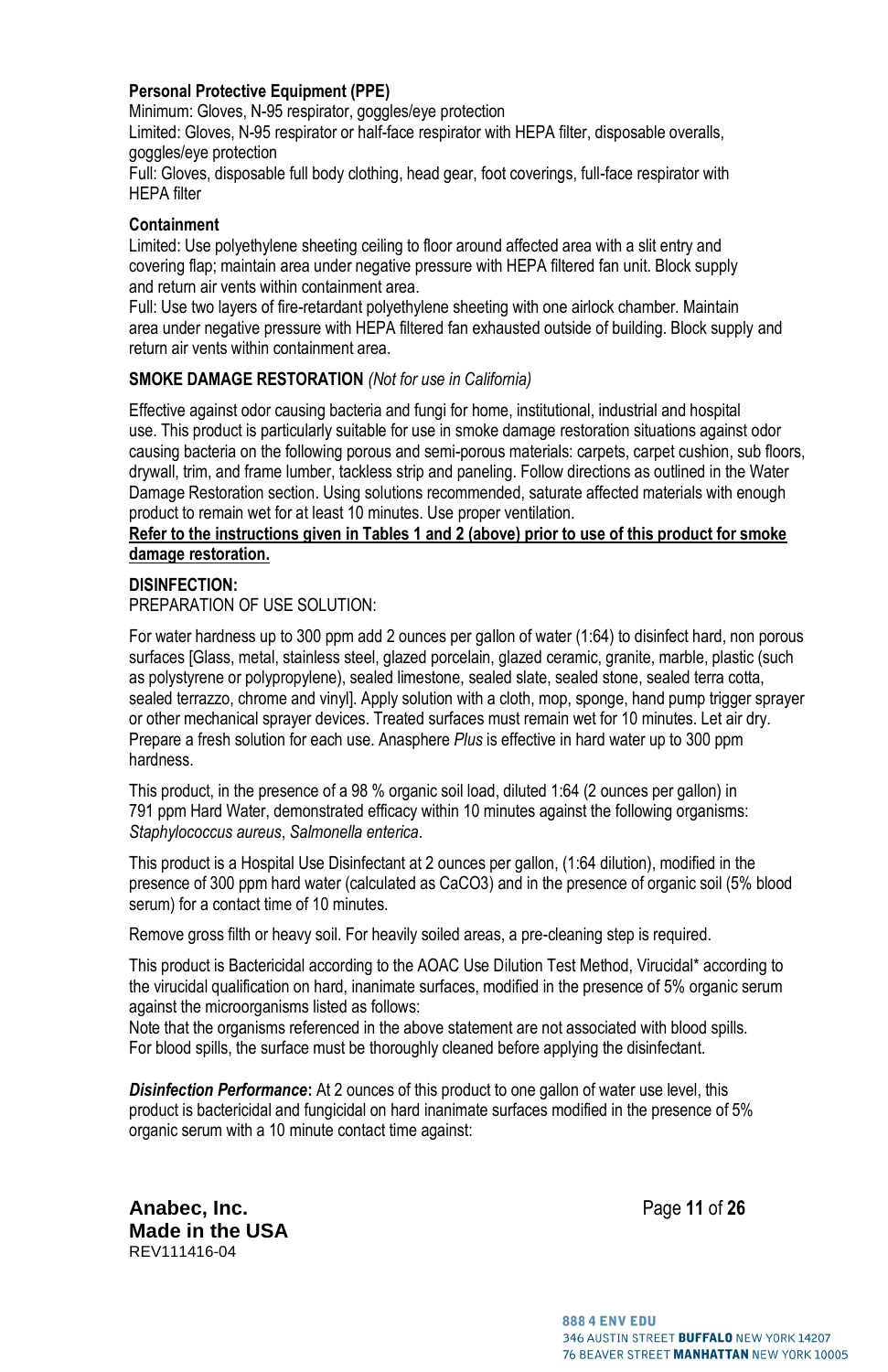#### **Isolates From AIDS Patients**

- 1. *Aspergillus niger*
- 2. *Candida albicans*
- 3. *Cryptococcus neoformans*
- 4. *Pseudomonas aeruginosa*
- 5. *Staphylococcus aureus*
- 6. *Streptococcus pneumoniae*

### **Gram Positive Clinical Isolates**

- 7. *Enterococcus faecalis*
- 8. *Micrococcus luteus*
- 9. *Staphylococcus aureus*
- 10. *Staphylococcus aureus (Toxic shock)*
- 11. *Staphylococcus epidermidis*
- 12. *Staphylococcus saprophyticus*
- 13. *Streptococcus haemoiyticus*
- 14. *Streptococcus pyogenes*

#### **Gram Negative Clinical Isolates**

- 15. *Acinetobacter calcoaceticus var. anitratus*
- 16. *Acinetobacter calcoaceticus var. lwoffii*
- 17. *Bordetella bronchiseptica*
- 18. *Brevundimonas diminuta*
- 19. *Burkholderia cepacia*
- 20. *Enterobacter agglomerans*
- 21. *Enterobacter cloacae*
- 22. *Enterobacter gergoviae*
- 23. *Enterobacter liquefaciens*
- 24. *Escherichia coli (Urinary)*
- 25. *Escherichia coli (Wound)*
- 26. *Flavobacterium meningosepticum*
- 27. *Hafnia alvei*
- 28. *Klebsiella oxytoca*
- 29. *Klebsiella pneumoniae*
- 30. *Morganella morganii*
- 31. *Proteus mirabilis*
- 32. *Proteus vulgaris*
- 33. *Pseudomonas aeruginosa*
- 34. *Pseudomonas fluorescens*
- 35. *Pseudomonas pseudomallei*
- 36. *Pseudomonas putida*
- 37. *Pseudomonas stutzeri*
- 38. *Serratia marcescens*
- 39. *Sphingomonas paucimobilis*

#### **Other Bacteria**

- 40. *Actinobacillus pleuropneumoniae*
- 41. *Actinomyces pyogenes*
- 42. *Bacillus cereus*
- 43. *Bacteroides fragilis*
- 44. *Corynebacterium ammoniagenes*
- *(Brevibacterium ammoniagenes)*
- 45. *Bordetella bronchiseptica*
- 46. *Burkholderia pickettii*
- 47. *Campylobacter jejuni*
- 48. *Chryseomonas luteola*
- 49. *Corynebacterium pseudotuberculosis*
- 50. *Enterobacter aerogenes*
- 51. *Enterococcus faecalis*
- 52. *Enterococcus faecium*
- 53. *Enterococcus hirae*
- 54. *Escherichia coli*
- 55. *Escherichia coli strain 0157:H7*
- 56. *Escherichia vulneris*
- 57. *Haemophilus influenzae*
- 58. *Klebsiella pneumoniae*
- 59. *Listeria monocytogenes*
- 60. *Pasteurella haemolytica*
- 61. *Pseudomonas aeruginosa*
- 62. *Rhodococcus equi*
- 63. *Salmonella enterica*
- 64. *Salmonella schottmuelleri*
- 65. *Salmonella typhi*
- 66. *Shigella dysenteriae*
- 67. *Staphylococcus aureus*
- 68. *Staphylococcus auricularis*
- 69. *Staphylococcus capitis*
- 70. *Staphylococcus hominis*
- 71. *Staphylococcus simulans*
- 72. *Stenotrophomonas maltophilia*
- 73. *Streptococcus equi var. equi*
- 74. *Streptococcus equi var. zooepidermicus*
- 75. *Streptococcus pneumoniae (PRSP)*
- 76. *Streptococcus pyogenes*
- 77. *Streptococcus salivarius*
- 78. *Yersinia enterocolitica*

#### **Pathogenic Fungi**

- 79. *Trichophyton mentagrophytes*
- **Environmental Fungi**
- 80. *Aspergillus candidus*
- 81. *Aspergillus niger*
- 82. *Penicillium chermesinum*
- 83. *Penicillium oxalicum*
- 84. *Penicillium spinulosum*
- 85. *Ulocladium sp.*

**Anabec, Inc.** Page 12 of 26 **Made in the USA** REV111416-04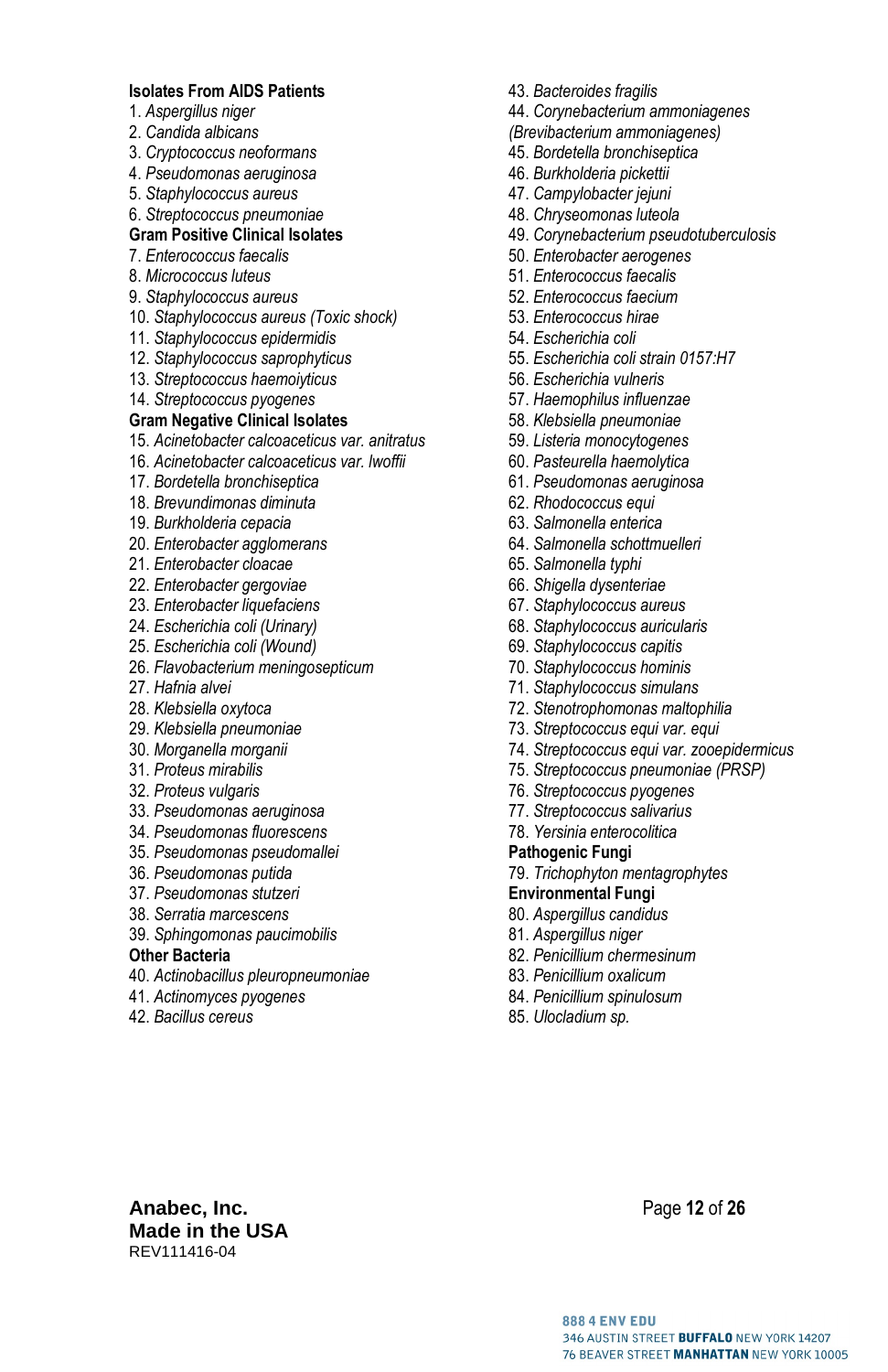#### **Antibiotic Resistant Gram Negative Bacteria**

86. *Pseudomonas aeruginosa* (Sulfa, Cefatoxime, Nitrofurantoin, Tetracycline, Amikacin, Ampicillin, Cephalothin and Bactine Resistant)

- 87. *Escherichia coli* (Ampicillin, Tetracycline, Penicillin and Sulfa Resistant)
- 88. *Klebsiella oxytoca* (Ampicillin, Sulfanilimide and Tetracycline Resistant)
- 89. *Klebsiella pneumoniae* type 1 (Ampicillin, Tetracycline, Cephalothin and Sulfa Resistant)
- 90. *Morganella morganii* (Penicillin and Tetracycline Resistant)
- 91. *Enterobacter agglomerans* (Ampicillin and Sulfanylimide Resistant)
- 92. *Salmonella choleraesuis* (Antibiotic Resistant)
- 93. *Enterobacteriacia with extended beta-lactamase resistance*

(Ampicillin and Piperacillin Resistant)

#### **Antibiotic Resistant Gram Positive Bacteria**

94. *Enterococcus faecalis* (Vancomycin Resistant-VRE)

95. *Enterococcus faecium* (Vancomycin Resistant-VRE)

96. *Staphylococcus aureus* (Methicillin-MRSA, Community Associated Methicillin Resistant - CA-MRSA PVL Positive)

97. *Staphylococcus aureus* (CA-MRSA Genotype USA 400)

98. *Staphylococcus aureus* (Penicillin G, Penicillin, Ampicillin, Cefazolin, Cefatoxime, Chloramphenicol, Ciprofloxacin, Clindimycin, Erythromycin, Oxacillin, Rifampin, Tetracycline Resistant)

99. *Staphylococcus aureus* (Vancomycin Resistant – VRSA)

100. *Staphylococcus aureus* (Vancomycin Resistant Intermediate-VISA)

101. *Staphylococcus epidermidis* (Ampicillin and Drug Resistant)

**Virucidal\* Performance:** At 2 ounces per gallon (1:64) use level, this product was evaluated in the presence of 5% serum with a 10 minute contact time unless otherwise noted below and found to be effective against the following viruses on hard, non-porous environmental surfaces:

#### **Human Viruses**

- 102. Adenovirus type 2
- 103. Cytomegalovirus
- 104. HBV (Hepatitis B Virus)
- 105. HCV (Hepatitis C Virus)
- 106. Herpes Simplex type 1 Virus
- 107. Herpes Simplex type 2 Virus
- 108. HIV-1 (AIDS Virus)
- 109. Human Coronavirus
- 110. Influenza A/Brazil Virus
- 111. Influenza A/Victoria (H3N2) Virus
- 112. Influenza A2-Asian Virus
- 113. Influenza B Virus (Allen strain)
- 114. Influenza C Virus (Taylor strain)
- 115. Measles Virus
- 116. Parainfluenza Virus type 1
- 117. Poliovirus type 1 (Chat strain) 30 minutes contact time
- 118. Respiratory Syncytial Virus
- 119. Rotavirus
- 120. Vaccinia Virus

**Anabec. Inc.** Page 13 of 26 **Made in the USA** REV111416-04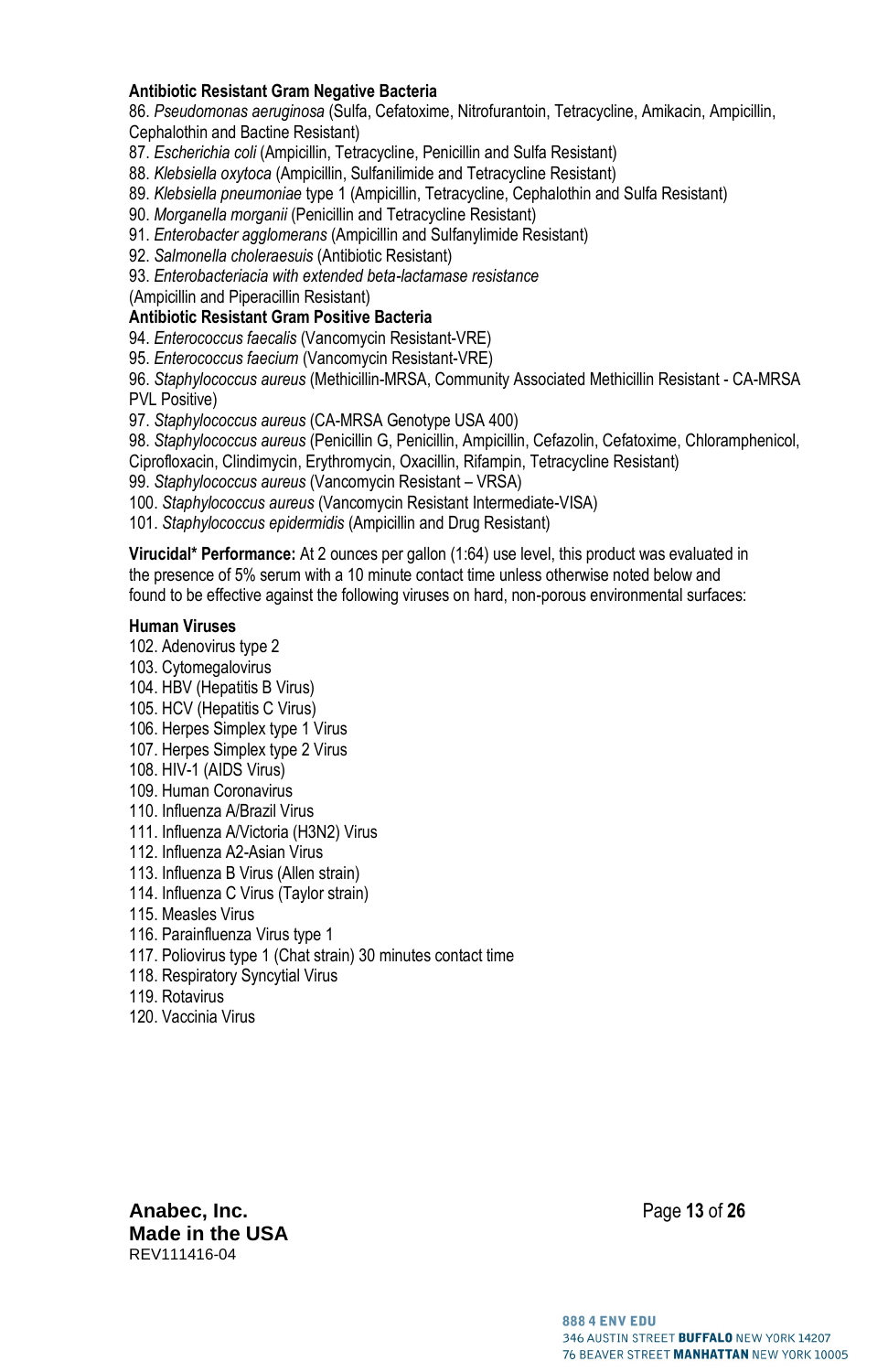**Animal Premise Virucidal\* Performance:** At 2 ounces per gallon (1:64) use level, this product was evaluated in the presence of 5% serum with a 10 minute contact time and found to be effective against the following viruses on hard, non-porous environmental surfaces:

#### **Non-Human Viruses**

- 121. Avian Influenza/Turkey/Wisconsin Virus
- 122. Canine Coronavirus
- 123. Canine Distemper Virus
- 124. Canine Herpesvirus
- 125. Equine Herpesvirus
- 126. Equine Influenza Virus
- 127. Feline Calicivirus
- 128. Norovirus
- 129. Feline Infectious Peritonitis Virus
- 130. Infectious Bovine Rhinotracheitis Virus (IBR)
- 131. Newcastle Disease Virus
- 132. Porcine Parvovirus
- 133. Porcine Respiratory & Reproductive Syndrome Virus (PRRSV)
- 134. Porcine Rotavirus
- 135. Pseudorabies Virus
- 136. Transmissible Gastroenteritis Virus (TGE)
- 137. T1 bacteriophage
- 138. T4 bacteriophage
- 139. Vesicular Stomatitis Virus (VSV)
- 140. Bovine Viral Diarrhea Virus (BVDV)
- 141. Avian Influenza Virus (H5N1)

#### **Disinfection/Fungicidal/\*Virucidal\* Directions:**

Apply use solution to hard inanimate, non-porous surfaces thoroughly wetting surfaces with a cloth, mop, sponge or sprayer. For heavily soiled areas, a preliminary cleaning is required. For sprayer applications use a coarse spray device. Spray 6-8 inches from surface and rub with brush, sponge or cloth. Do not breathe spray.

Add 2 ounces per gallon of water to disinfect hard, non-porous surfaces. Treated surfaces must remain wet for 10 minutes. Prepare a fresh solution at least daily or when use dilution becomes diluted or soiled.

| <b>Ounces of Product</b> | <b>Amount of Water</b> |
|--------------------------|------------------------|
| $\frac{1}{2}$ ounce      | 1 quart                |
| 1 ounce                  | $\frac{1}{2}$ gallon   |
| 2 ounces                 | 1 gallon               |
| 5 ounces                 | $2\frac{1}{2}$ gallons |
| 10.0 ounces              | 5 gallons              |
| 20.0 ounces              | 10 gallons             |

#### **Hospitals, Dental Offices, Nursing Homes and other Health Care Institutions Disinfection/Fungicidal and Virucidal Dilution Chart**

**Anabec. Inc.** Page 14 of 26 **Made in the USA** REV111416-04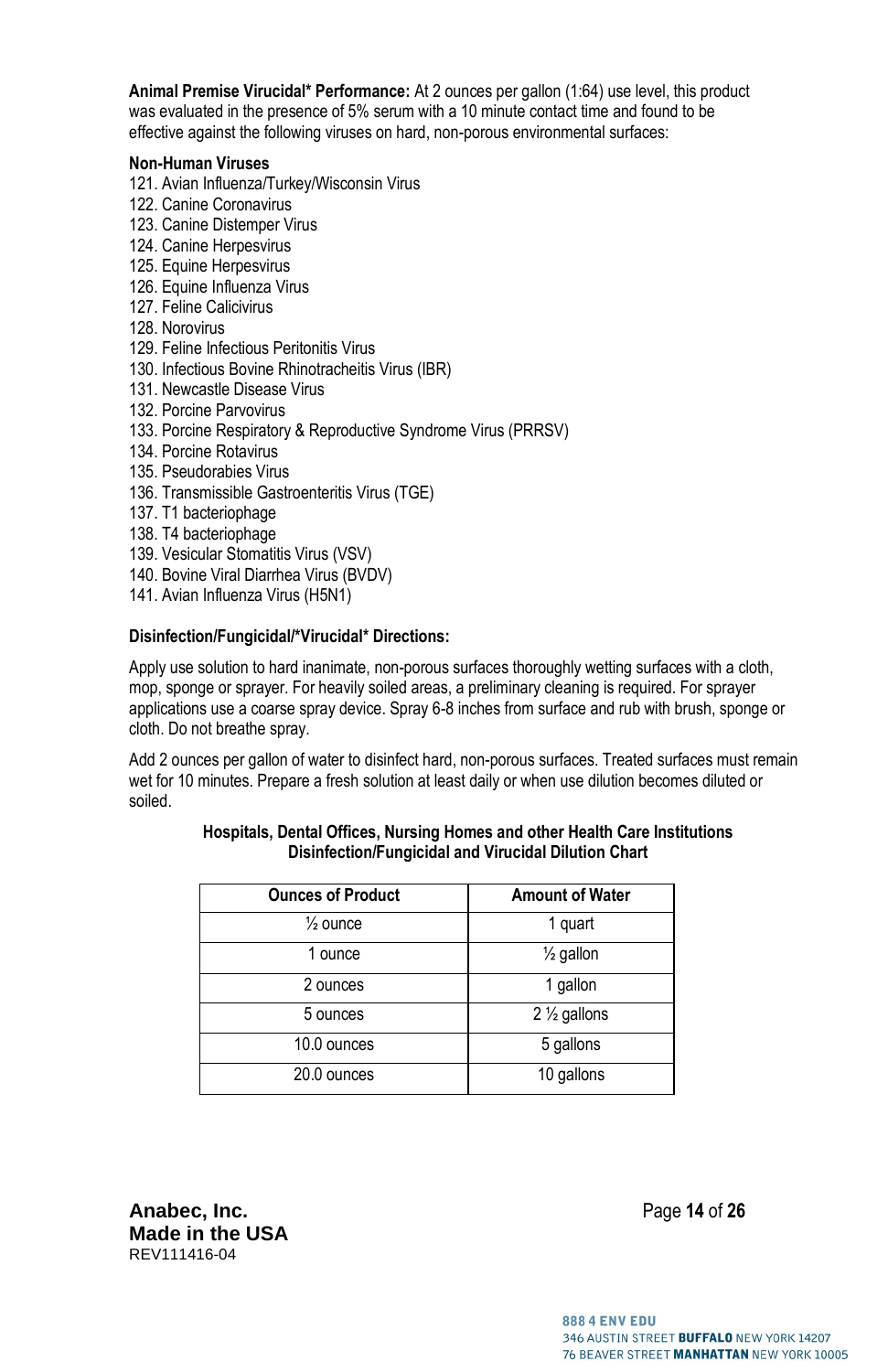At 2 ounces per one gallon (or equivalent use dilution of 1:64) in the presence of 300 ppm hard water (CaCO3). This product was proven to be effective against Hepatitis B Virus with a contact time of 10 minutes.

At 2 ounces per gallon (or equivalent use dilution of 1:64) in the presence of 5% organic load this product was proven to be effective against Hepatitis B Virus (HBV) and Bovine Viral Diarrhea Virus BVDV (surrogate for human Hepatitis C virus) with a contact time of 10 minutes.

At 2 ounces per one gallon (or equivalent use dilution of 1:64) in the presence of 300 ppm hard water (CaCO3) and 5% organic load this product was proven to be effective against Hepatitis C Virus (HCV) with a contact time of 10 minutes. *(Not for use in California)*

#### **KILLS HIV, HCV & HBV ON PRECLEANED ENVIRONMENTAL SURFACES/OBJECTS**

**PREVIOUSLY SOILED WITH BLOOD/BODY FLUIDS** in health care setting or other settings in which there is an expected likelihood of soiling of inanimate surfaces/objects with body fluids and in which the surfaces/objects likely to be soiled with blood or body fluids can be associated with the potential for transmission of human immunodeficiency virus Type 1 (HIV-1) (associated with AIDS), Hepatitis C Virus (HCV) and Hepatitis B Virus.

#### **SPECIAL INSTRUCTIONS FOR CLEANING AND DECONTAMINATION AGAINST HIV-1, HCV & HBV ON SURFACES/OBJECTS SOILED WITH BLOOD/BODY FLUIDS.**

#### **PERSONAL PROTECTION:**

Specific barrier protection items to be used when handling items soiled with blood or body fluids are disposable latex gloves, gowns, masks and eye coverings.

**CLEANING PROCEDURE:** Blood and other body fluids containing HIV-1 must be thoroughly cleaned from surfaces and objects before application of this product.

**DISPOSAL OF INFECTIOUS MATERIALS:** Blood and other body fluids must be autoclaved and disposed of according to Federal, State and local regulations for infectious waste disposal. CONTACT TIME: Leave surfaces wet for 30 seconds for HIV-1 and 10 minutes for HCV and HBV. The contact time for the viruses, fungi and bacteria listed on this label is 10 minutes except for Polio virus Type 1 (Chat strain) which is 30 minutes.

*Cleansing of Body Surfaces and Body Orifices of Human Remains*: **To cleanse away skin secretions and accompanying malodor and to insure the removal of all soil and bloodstains, apply 2 ounces of this product to a gallon of water (708 ppm active) to the surfaces and body openings, natural or artificial. Bathe the entire body using sponge or washcloth. A soft brush may be employed on surfaces other than the face. Allow a 10 minute contact time for optimal results. Prepare a fresh solution for application of each remains.**

**FUNGICIDAL:** At 2 ounces per gallon use-level, (or equivalent use dilution) is effective against the pathogenic fungus *Trichophyton mentagrophytes* (athlete's foot fungus - cause of Ringworm) on inanimate surfaces in the presence of 5% organic soil load and 300 ppm water hardness as CaCO3 in locker rooms, dressing rooms, shower and bath areas and exercise facilities. Contact time – 10 minutes.

This product, in the presence of a  $\sim$  100% organic soil load, diluted 1:64 (2 ounces per gallon) in 395 ppm Hard Water, demonstrated efficacy within 10 minutes against the following pathogenic fungus: *Trichophyton mentagrophytes*. Note that the organism referenced in the previous statement is not associated with blood spills. For blood spills, the surface must be thoroughly cleaned before applying this product.

**Anabec. Inc.** Page 15 of 26 **Made in the USA** REV111416-04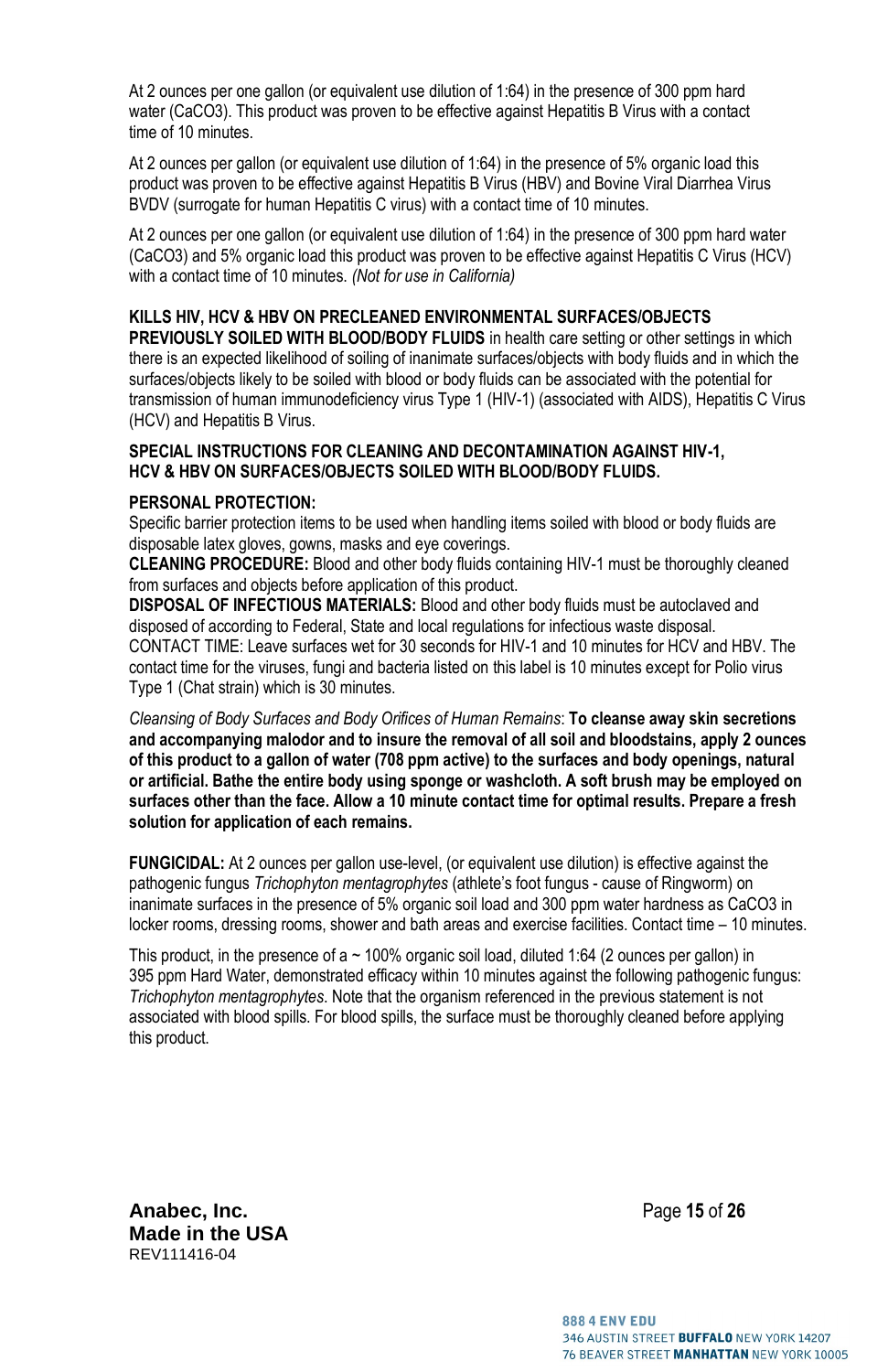**VIRUCIDAL\*:** When used on inanimate, hard, non-porous, environmental surfaces at 2 ounces per gallon of water for a 10 minute contact time (5% organic soil), except for Poliovirus type 1 (Chat strain): which requires a 30 minute contact time (5% organic soil) and HIV-1 which requires only a 30 second contact time.

This product, in the presence of a 98 % organic soil load, diluted 1:64 (2 ounces per gallon) in 400 ppm Hard Water, demonstrated efficacy within 10 minutes against the following virus: *Human Coronavirus*. Note that the organism referenced in the above statement is not associated with blood spills. For blood spills, the surface must be thoroughly cleaned before applying this product.

#### **GENERAL DEODORIZATION**

To deodorize, add 2 ounces of this product per gallon of water. Excess material must be wiped up or allowed to air dry.

#### **For Use on Finished Floors:**

To limit gloss reduction, use 2 ounces of this product per gallon of water. Apply with a damp mop or auto scrubber. Allow to air dry.

**For Deodorizing Garbage Cans, Garbage Trucks, Industrial Waste Receptacles and Garbage Handling Equipment:** It is especially important to preclean for the product to perform properly. Then, apply a wetting concentration of 6 ounces of this product per gallon of water (or equivalent use dilution) for a contact time of 10 minutes.

**For Odors Caused by Dogs, Cats and Other Domestic Animals:** Use on rugs, floors, walls, tile, cages, crates, litter boxes, mats, floor coverings, or any surface soiled by a pet. Test a small inconspicuous area first. Blot problem area. Then follow directions for "General Deodorization".

**Mold and Mildew Control Directions:** Add 2 ounces per gallon of water to control the growth of mold and mildew and their odors on hard, non-porous surfaces. Thoroughly wet all treated surfaces completely. Let air dry. Repeat application weekly or when growth or odor reappear(s).

**To control the growth of mold and mildew on large inflatable, non-porous plastic and rubber structures** (animals, promotional items, moonwalks, slides, obstacle course play and exercise equipment)**:** Thoroughly clean all surfaces with soap or detergent and rinse with water. Saturate surfaces with a use solution of 2 ounces per gallon (or equivalent dilution) for a period of 10 minutes. Ventilate buildings and other closed spaces. Do not use equipment until treatment has been absorbed, set or dried.

**To control the growth of mold and mildew on non-porous athletic equipment** (wrestling and gymnastic mats, athletic training tables, physical therapy tables, athletic helmets, wrestling/boxing headgear, athletic shoe soles)**:** Thoroughly clean all surfaces with soap or detergent and rinse with water. Saturate surfaces with a use solution of 2 ounces per gallon of water (or equivalent dilution) for a period of 10 minutes. Ventilate buildings and other closed spaces. Do not use equipment until treatment has been absorbed, set or dried.

**Disinfection/Fungicide/Virucide\* for Barber/Salon Tools Directions:** Immerse pre-cleaned barber/salon tools, such as combs, brushes, razors, clipper and trimmer blades, tweezers manicure/pedicure tools and scissors, in a 2 ounces per gallon solution of the product (or equivalent use dilution). Completely immerse instruments and tools for at least 10 minutes. Rinse thoroughly and dry before use. Prepare fresh solution at least daily or more often if solution becomes cloudy or soiled. **NOTE:** Plastics may remain immersed until ready to use. Stainless steel shears and instruments must be removed after 10 minutes, rinsed, dried, and kept in a clean noncontaminated receptacle. Prolonged soaking may cause damage to metal instruments.

**Anabec. Inc.** Page 16 of 26 **Made in the USA** REV111416-04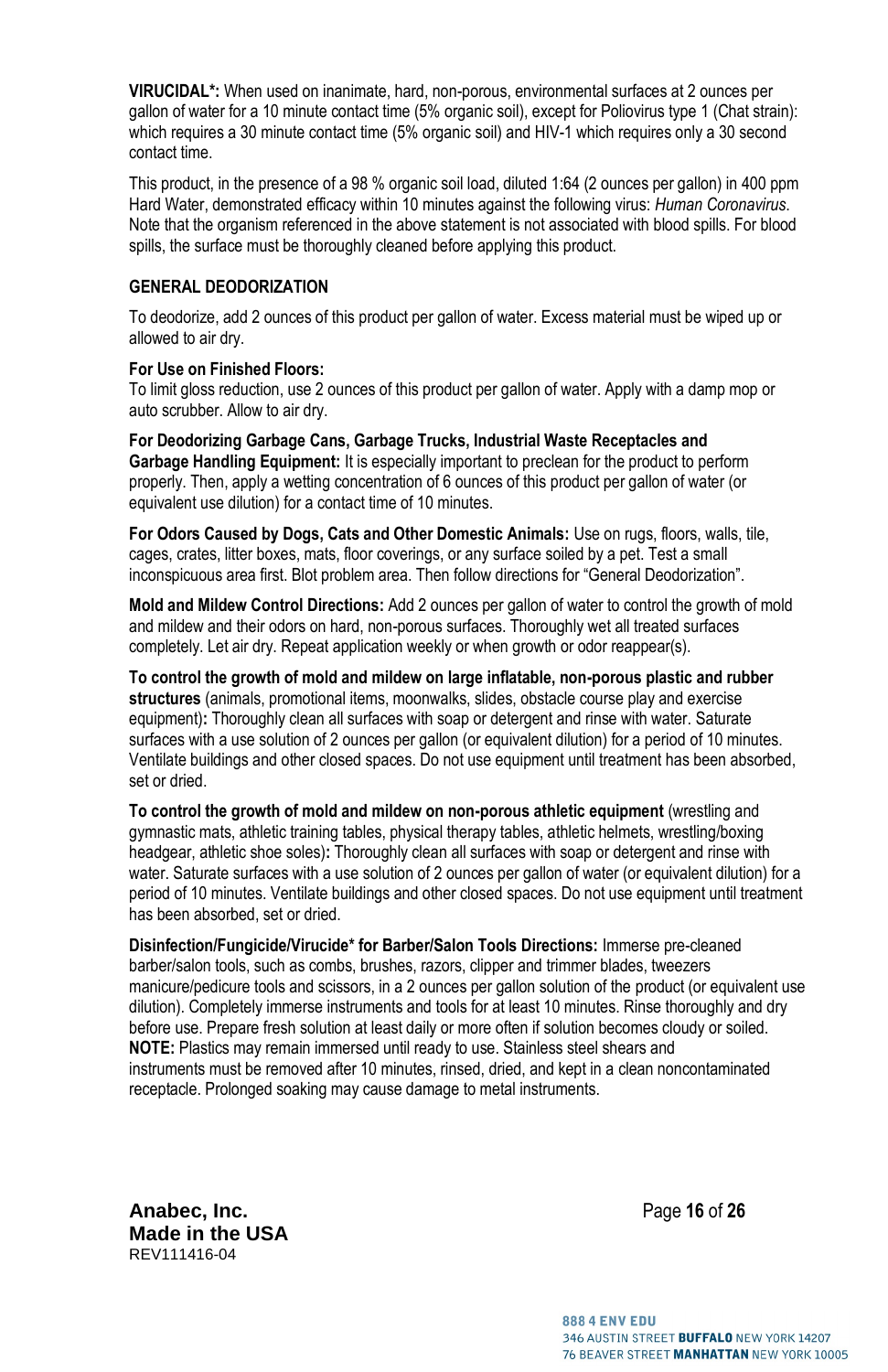**Disinfection of Hard, Non-Porous Surfaces in Footbaths:** To remove body oils, dead tissue, soil and all other buildups or organic matter on inanimate surfaces after using the footbath, drain the water and thoroughly clean all hard, non-porous surfaces with soap or detergent, then rinse with water. Saturate surfaces with a use solution of 2 ounces per gallon of water (or equivalent use dilution) to exposed surfaces with a cloth, mop, sponge or sprayer. Brush or swab thoroughly and allow solution to stand for 10 minutes. For spray applications, use a coarse spray device. Do not breathe spray. After the unit has been thoroughly disinfected, rinse all cleaned surfaces with fresh water. Do not use equipment until treatment has been absorbed, set or dried.

#### **DISINFECT TOILET BOWLS**

#### **NON-ACID TOILET BOWL (AND URINAL) DISINFECTION/CLEANER DIRECTIONS**

Remove gross filth prior to disinfection.

**From Concentrate:** Add 2 ounces (16 milliliters per liter) to the toilet bowl and mix. Brush thoroughly over exposed surfaces and under the rim with a cloth, mop, or sponge. Repeat and allow to stand for 10 minutes and flush.

**From Use Solution:** Empty toilet bowl or urinal and apply 2 ounces per gallon use solution to exposed surfaces including under the rim with a cloth, mop, sponge or sprayer, brush or swab thoroughly and allow to stand for 10 minutes and flush.

**For Heavy Duty Use:** Empty toilet bowl or urinal and apply 8 ounces per gallon use solution to exposed surfaces including under the rim with a cloth, mop, sponge or sprayer, brush or swab thoroughly and allow to stand for 10 minutes and flush.

**Cleaning/Deodorizing Directions:** Add 1 to 4 ounces per gallon of water to clean and deodorize windows, mirrors and non-food contact glass surfaces. When using a coarse spray device, spray 6-8 inches from surface. Rub with sponge or cloth. Do not breathe spray.

**Ultrasonic Bath Disinfectant Directions:** Use this product to disinfect hard (inanimate) nonporous non-critical objects compatible with Ultrasonic cleaning units. Pour fresh solution of 2 ounces per gallon of water (or equivalent use dilution) directly into bath chamber. Preclean soiled objects. Place objects into unit and operate for a minimum of 10 minutes, according to manufacturers' use directions. Remove objects and rinse with sterile water (sterile water for injection), or allow to air dry. Replace solution at least daily or when solution becomes visible dirty or discolored.

**For Disinfecting Hard, Non-porous Fiberglass Bath and Therapy Equipment:** To remove body oils, dead tissue, soil and all other buildups or organic matter on inanimate surfaces after using the whirlpool unit, drain the water and refill with fresh water to just cover the intake valve. Add 10 ounces of this product for each 5 gallons of water (2 ounces per one gallon) in the unit at this point. Briefly start the pump to circulate the solutions. Turn off pump. Wash down the unit sides, seat of the chair lift, and any/all related equipment with a clean swab, brush or sponge. Product to surface contact time must be at least 10 minutes for proper disinfection. After the unit has been thoroughly disinfected, drain solutions from the unit and rinse any/all cleaned surfaces with fresh water. The unit is ready for reuse.

**Disinfection of Hard Non-Porous Surfaces in Whirlpool Units:** After using the whirlpool unit, drain and refill with fresh water to just cover the intake valve. Add 2 ounces of this product for each gallon of water at this point. Briefly start the pump to circulate the solution. Turn off the pump. Wash down the unit sides, seat of the chair, lift and any/all related equipment with a clean swab, brush or sponge. Treated surfaces must remain wet for 10 minutes. After the unit has been thoroughly disinfected, drain the solution from the unit and rinse any/all cleaned surfaces with fresh water. Repeat for heavy soiled units.

**Anabec. Inc.** Page 17 of 26 **Made in the USA** REV111416-04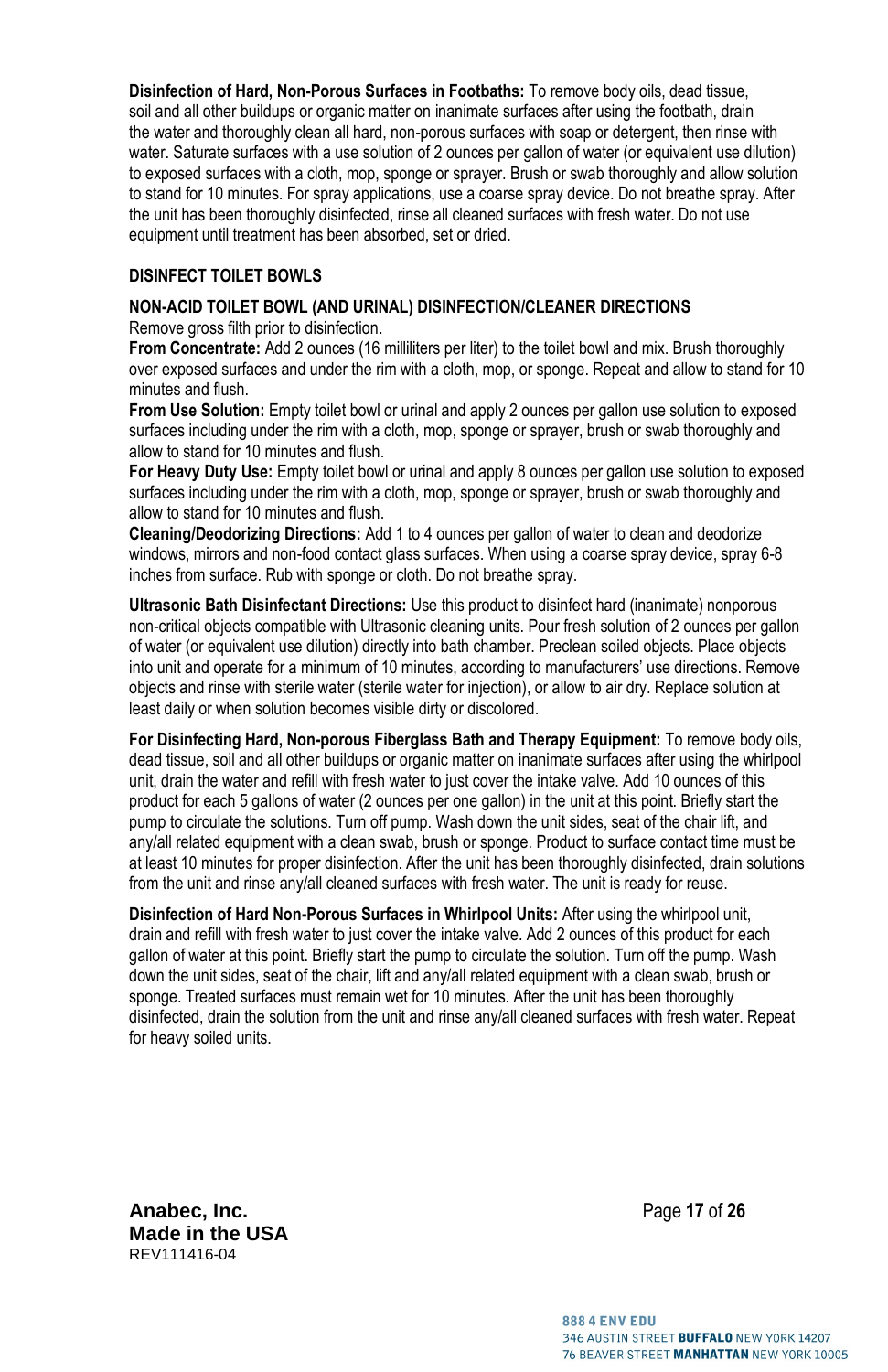**To Disinfect Food-Processing and Tobacco Premises:** Before using this product, food products and packaging materials must be removed from area or carefully protected. For floors, walls and storage areas, add 2 ounces of this product per gallon of water (or equivalent use dilution). For heavily soiled areas, a pre-cleaning step is required. Apply solution with a mop, cloth, sponge or hand pump trigger sprayer so as to wet all surfaces thoroughly. For sprayer applications use a coarse spray device. Allow to remain wet for 10 minutes, then remove excess liquid. After use, all surfaces in the area must be thoroughly rinsed with potable water.

**Disinfecting Potato storage area and equipment:** Remove all potatoes prior to disinfection of potato storage area and equipment. Pre-clean hard surfaces by removing heavy soils or gross filth. Follow general disinfecting directions as outlined in that section. All treated surfaces must be thoroughly rinsed with potable water prior to reuse.

**For Use on Non-Food Contact Surfaces as a General Disinfectant in the Brewery Industry:** Use 2 ounces of this product per gallon of water (or equivalent use dilution). Follow the general disinfectant directions above.

**Directions for Fogging:** For use in dairies, beverage and food processing plants. Prior to fogging, food products and packaging material must be removed from the room or carefully protected. After cleaning, fog desired areas using one quart per 1000 cubic feet of room area with a product solution containing 3 ounces product to 1 gallon of water (or equivalent use dilution) (1,062 ppm). Vacate the area of all personnel for a minimum of 2 hours after fogging and a minimum of 4 air exchanges (ACH) per hour in the facility. All food contact surfaces must be sanitized with an EPA approved food contact sanitizer prior to use. Allow food contact surfaces to drain thoroughly before operations are resumed. Wear a dust mist respirator when mixing the use solution and pouring it into the fogging apparatus. **NOTE:** The fog generated is irritating to the eyes, skin and mucous membranes. Under no circumstances must a room or building be entered by anyone within two hours of the actual fogging and a minimum of 4 air exchanges (ACH) per hour in the facility. If the building must be entered, then the individuals entering the building must wear a self-contained respirator approved by NIOSH/MSHA, goggles, long sleeves and long pants.

#### **FOGGING IS TO BE USED AS AN ADJUNCT TO ACCEPTABLE MANUAL CLEANING AND DISINFECTING OF ROOM AND MACHINE SURFACES.**

#### **POULTRY (AND SWINE) PREMISE SANITATION SITE PREPARATION**

The first step in any on-going sanitation program should be the removal of gross contamination and debris. This may be accomplished using a shovel, broom, or vacuum depending on the area to be disinfected. The efficacy of even the most efficient germicidal cleaner is reduced in the presence of heavy organic matter. Once the heavy debris is eliminated thoroughly clean all surfaces with soap or detergent and rinse with water.

#### **Disinfection/Fungicide/Virucide\* of Poultry/Turkey Equipment, Swine Quarters, Animal**

**Quarters and Kennels Directions:** Prior to use, remove all poultry, other animals and their feed from premises, vehicles (trucks) and enclosures such as coops and crates. Remove all litter, droppings and manure from floors, walls and surfaces of barns, pens, stalls, chutes and other surfaces of facilities and fixtures occupied or traversed by animals. Empty all troughs, racks and other feeding and watering appliances. Thoroughly clean all surfaces with soap or detergent and rinse with water. Use 2 ounces of this product per gallon of water (or equivalent use dilution). Saturate surfaces with the disinfecting solution for a period of 10 minutes. Immerse all halters, ropes and other types of equipment used in handling and restraining animals, as well as forks, shovels, and scrapers used for removing litter and manure. After application, ventilate buildings, coops and other closed spaces. Do not house poultry, or other animals or employ equipment until treatment has been absorbed, set or dried. All treated equipment that will contact feed or drinking water (racks, troughs, automatic feeders, fountains and

**Anabec. Inc.** Page 18 of 26 **Made in the USA** REV111416-04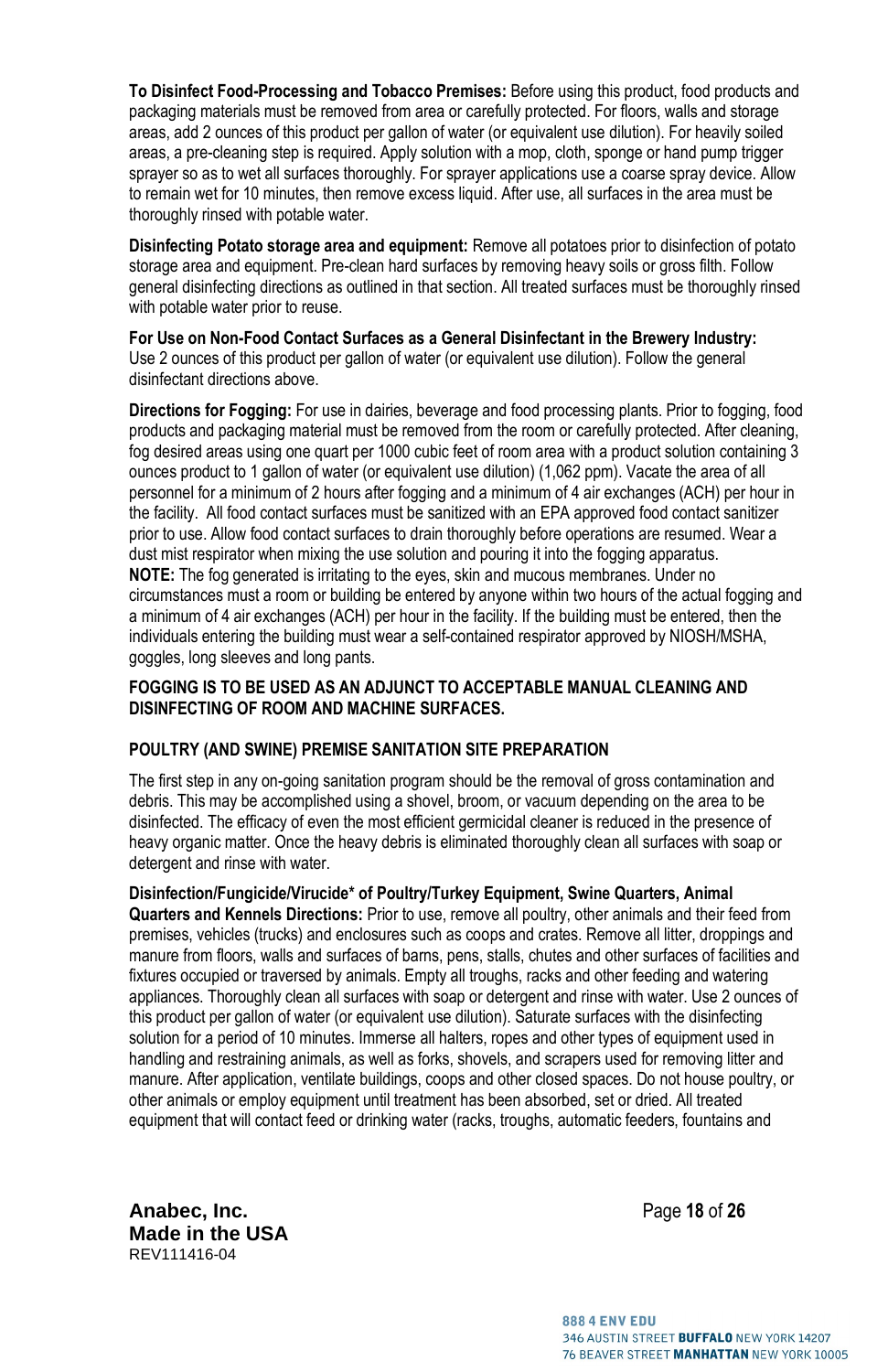waterers) must be thoroughly scrubbed with soap or detergent then rinsed with potable water before reuse.

**HATCHERIES:** For disinfection/fungicide/virucide, use 2 ounces of this product per gallon of water. Apply to hatchers, setters, trays, racks, carts, sexing tables, delivery trucks and other hard surfaces. Leave all treated surfaces exposed to solution for 10 minutes or more and allow to air dry.

**VEHICLES:** Clean all vehicles including mats, crates, cabs, and wheels with high-pressure water and this product. For sprayer applications, use a coarse spray. Use 2 ounces of this product per gallon of water for disinfection/fungicide/virucide. Leave all treated surfaces exposed to solution for 10 minutes or more and allow to air dry.

#### **DRESSING PLANT AND RENDERING PLANT DISINFECTION – FUNGICIDE – VIRUCIDE**

**USE DIRECTIONS:** Cover or remove all food and packaging materials. Remove all gross soils. Disinfect walls and floors in poultry and animal dressing plants. Disinfect offal rooms, exterior walls and loading platforms of dressing plants. Saturate all surfaces with the use solution, 2 ounces of this product per gallon of water. Scrub to loosen all soils. Allow to soak for 10 minutes and thoroughly rinse all wetted and cleaned surfaces with potable water.

#### **FARM PREMISE DISINFECTION DIRECTIONS**

#### **For use in Equine, Dairy and Hog Farms:**

1. Remove all animals and feed from premises, vehicles and enclosures.

2. Remove all litter and manure from floors, walls and surfaces of barn, pens, stalls, chutes and other facilities and fixtures occupied or traversed by animals.

3. Empty all troughs, racks and other feeding and watering appliances.

4. Thoroughly clean all surfaces with soap or detergent and rinse with water.

5. Saturate all surfaces with the disinfecting solution at 2 ounces per gallon of water for a period of 10 minutes.

6. Immerse all halters, ropes and other types of equipment used in handling and restraining animals as well as forks, shovels, scrappers used in removing litter and manure.

7. Ventilate buildings, cars, trucks, boats and other closed spaces. Do not house livestock or employ equipment until treatment has been absorbed, set and dried.

8. Thoroughly scrub all treated feed racks, mangers, troughs, automatic feeders, fountains and waterers with soap or detergent and rinse with potable water before reuse.

#### **For Treatment of Animal Housing Facilities:**

1. Remove all animals and feed from premises, vehicles and enclosures.

2. Remove all litter and manure from floors, walls and surfaces of barn, pens, stalls, chutes and other facilities and fixtures occupied or traversed by animals.

3. Empty all troughs, racks and other feeding and watering appliances.

4. Thoroughly clean all surfaces with soap or detergent and rinse with water.

5. Saturate all surfaces (floors, walls, cages and other washable hard, non-porous environmental

surfaces) with the disinfecting solution at 2 ounces per gallon of water (or equivalent use dilution) for a period of 10 minutes. For smaller surfaces, use a trigger spray bottle to spray all surfaces with solution until wet.

6. Immerse all halters, ropes and other types of equipment used in handling and restraining animals as well as forks, shovels, scrappers used in removing litter and manure.

7. Ventilate buildings, cars, trucks, boats and other closed spaces. Do not house livestock or employ equipment until treatment has been absorbed, set and dried.

8. Thoroughly scrub all treated feed racks, mangers, troughs, automatic feeders, fountains and waterers with soap or detergent and rinse with potable water before reuse.

**Anabec. Inc.** Page 19 of 26 **Made in the USA** REV111416-04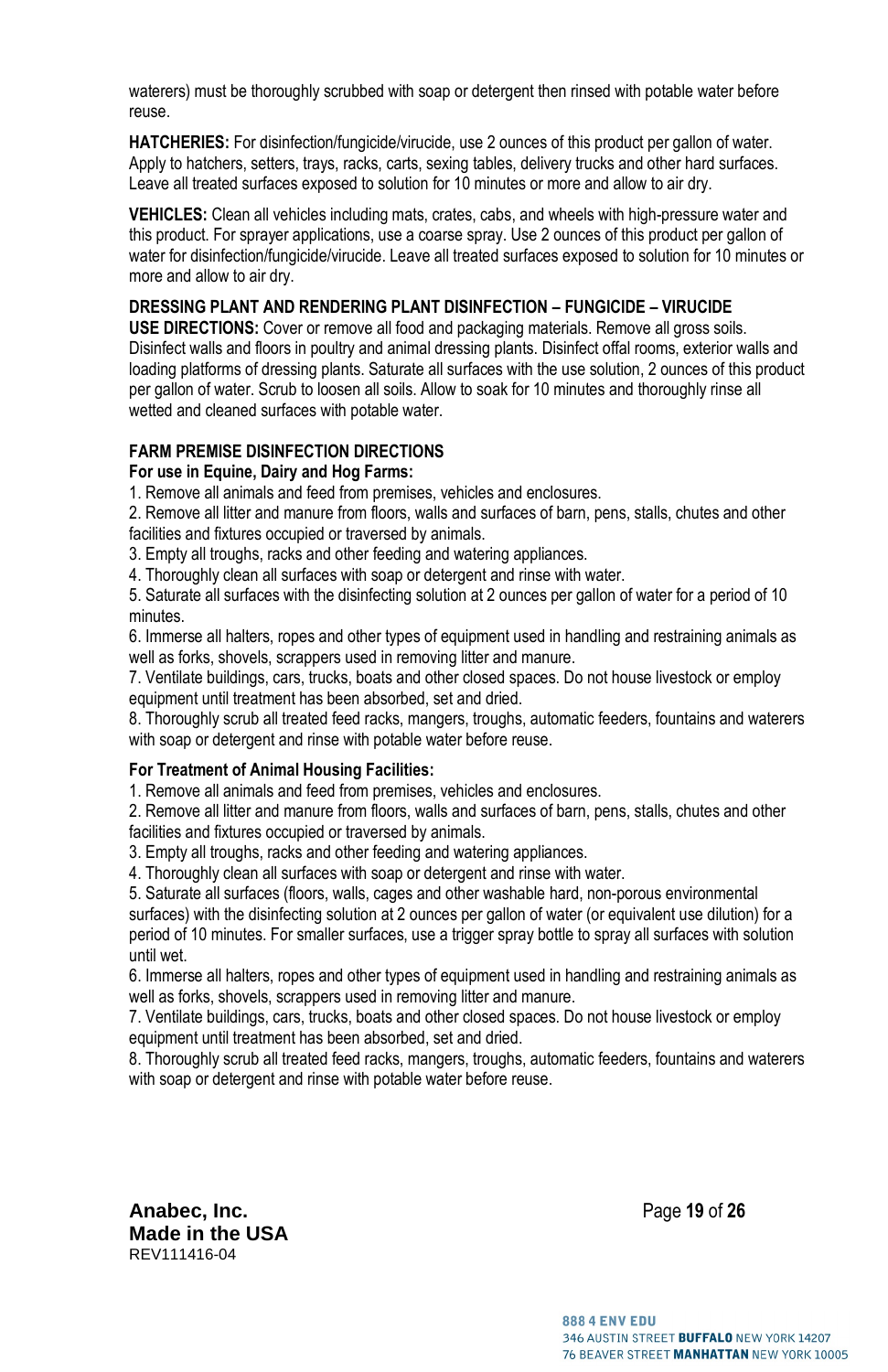#### **Terrarium and Small Animal Cage and Cage Furniture Disinfection** *(This use not allowed*

*in California)***:** Animals frequently defecate on hot rocks and other cage furniture items inside your terrarium. This can result in high bacteria and ammonia levels that can lead to possible infection/disease in your animals. When used regularly this product can eliminate these high bacteria/ammonia levels in your cage and on your cage furniture items.

1. Remove all animals.

2. Thoroughly clean all surfaces and objects (hot rocks, caves, cage furniture, feeding and watering dishes, and appliances) including the substrate in the terrarium or cage with soap or detergent and rinse with water.

3. Saturate all surfaces (floors, walls, cages and other washable hard, non-porous environmental surfaces) with the disinfecting solution at 2 ounces per gallon of water (or equivalent use dilution) for a period of 10 minutes. For smaller surfaces, use a trigger spray bottle to spray all surfaces with solution until wet. Then wipe surfaces dry.

4. Saturate gravel as above and let stand for 10 minutes. Place in bucket of clean water and swirl for 15 30 seconds. Thoroughly air dry before returning to terrarium.

5. Do not return animals to the habitat until it is dry and ventilated.

6. Thoroughly scrub all treated surfaces with soap or detergent and rinse with potable water before reuse.

7. Clean terrarium at least once weekly or more as needed.

8. Do not apply this product directly on to the small animal. If this product comes into contact with the small animal's skin, then immediately wash the material off of the animal with lukewarm water. If the small animal ingests the product, contact your veterinarian immediately.

**Note:** Substrates for desert terrariums (i.e. gravel) must be completely dry before returning to terrarium to avoid high humidity levels. Always replace substrate if a foul odor persists.

**Veterinary Clinics/Animal Life Science Laboratory/Zoos/Pet Shop/Kennels/Breeding and grooming Establishment/Tack Shops Disinfection Directions:** For cleaning and disinfecting the following hard non-porous surfaces: equipment, utensils, instruments, cages, kennels, stables, stalls and catteries. Remove all animals and feeds from premises, animal transportation vehicles, crates etc. Remove all litter, droppings and manure from floors, walls and surfaces of facilities occupied or transversed by animals. Thoroughly clean all surfaces with soap or detergent and rinse with water. Saturate surfaces with a use solution of 2 ounces per gallon of water (or equivalent dilution) for a period of 10 minutes. Immerse all halters, ropes, and other types of equipment used in handling and restraining animals as well as forks, shovels, scrappers, used in removing litter and manure. Ventilate buildings and other closed spaces. Do not house animals or employ equipment until treatment has been absorbed, set or dried. Thoroughly scrub all treated feed racks, automatic feeders, waterers and other equipment which dispenses food or water with soap or detergent, and rinse with potable water before reuse.

#### **SANITIZING HATCHERY ROOMS USING FOGGING DEVICES**

Remove all animals and feed from premises, vehicles and enclosures. Remove all litter and manure from floors, walls and surfaces of the room to be treated. Empty all troughs, racks and other feeding and watering appliances. Thoroughly clean all surfaces with soap or detergent and rinse with water. Close room off so fog is confined to room to be treated. Mix 1½ gallons of this product to 2½ gallons water. Insert the nozzle of the fogger through a suitable opening into the room. With the setting in maximum output, fog for one minute for each 4000 cubic feet of space in the room. When fogging is completed ventilate buildings and other closed spaces. Vacate the area of all personal for a minimum of 2 hours after fogging and a minimum of 4 air exchanges (ACH) per hour in the facility. Do not house livestock or employ equipment until treatment has been absorbed or dried. Thoroughly clean all surfaces with soap or detergent and rinse with water. Wear a dust mist respirator when mixing the use solution and pouring it into the fogging apparatus.

**Anabec. Inc.** Page 20 of 26 **Made in the USA** REV111416-04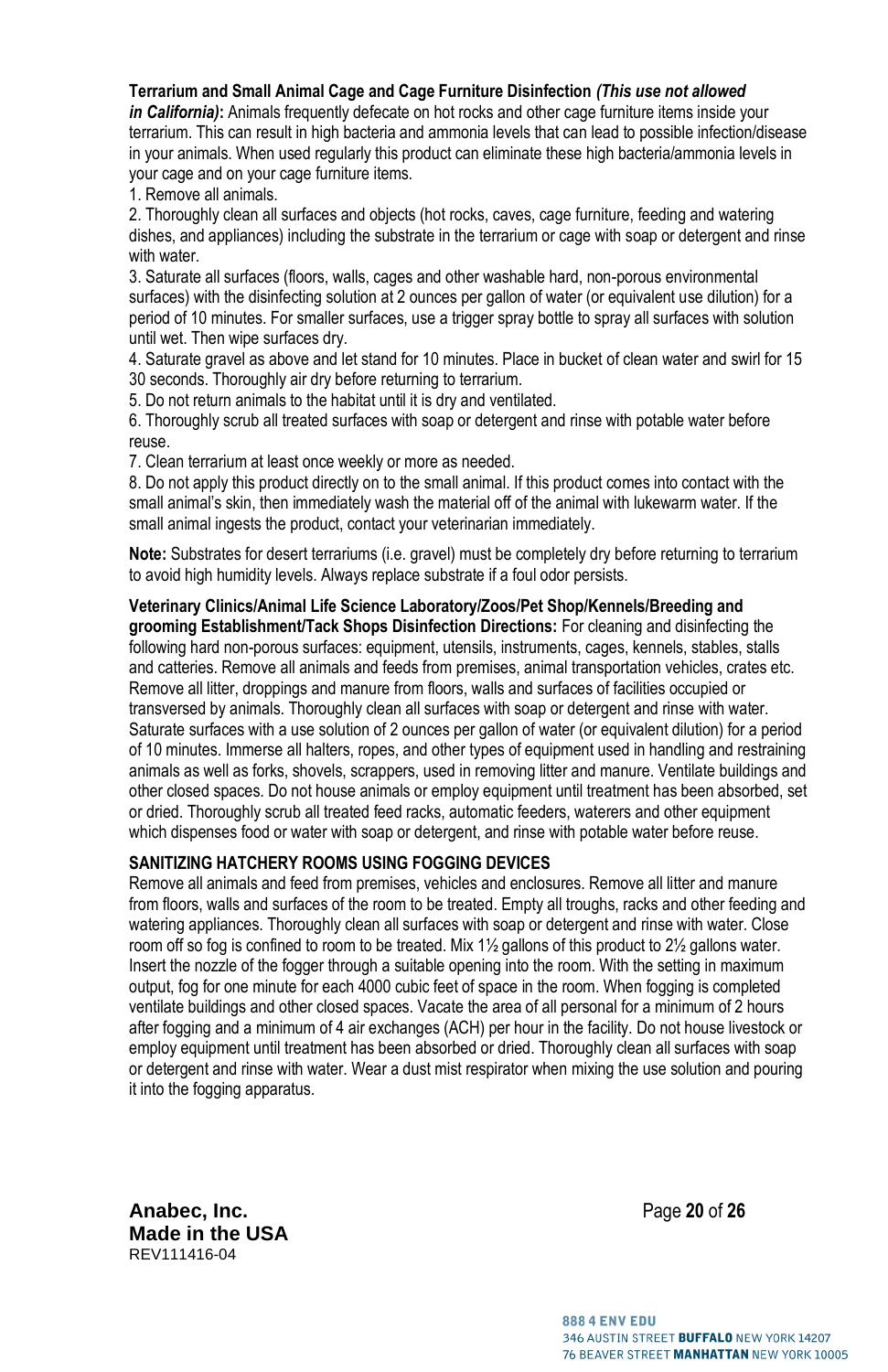#### **SANITIZING INCUBATORS AND HATCHERS USING FOGGING DEVICES**

Mix 24 ounces of this product to 122 ounces of water. Fog 3-8 ounces of this into setters and hatchers immediately after transfer. Repeat daily in setters and every 12 hours in hatchers. Discontinue hatcher treatments at least 24 hours prior to pulling the hatch. It is acceptable to fog setters and hatchers with 2 ounces per gallon solution of this product on an hourly or every other hour basis. If this is done, fog for 30-90 seconds once per hour or once every two hours. When fogging is complete, ventilate buildings, and other closed spaces. Do not house livestock or employ equipment until treatment has been absorbed set or dried. Thoroughly scrub all treated feed racks, mangers, troughs, automatic feeders, fountains and waterers with soap or detergent, and rinse with potable water before reuse. Wear a dust mist respirator when mixing the use solution and pouring it into the fogging apparatus. Only for treatment of setters and hatchers after poultry/chicks/eggs have been removed. Not for treatment of hatchers which contain chicks/eggs.

**NOTE:** The fog generated is irritating to the eyes, skin and mucous membranes. Under no circumstances must a room or building be entered by anyone within two hours of the actual fogging and a minimum of 4 air exchanges (ACH) per hour in the facility. If the building must be entered, then the individuals entering the building must wear a self-contained respirator approved by NIOSH/MSHA, goggles, long sleeves and long pants.

#### **FOGGING IS TO BE USED AS AN ADJUNCT TO ACCEPTABLE MANUAL CLEANING AND DISINFECTING OF ROOM AND MACHINE SURFACES.**

**COMMERCIAL FLORIST USE DIRECTIONS** *(Not for use in California)***:** To clean, disinfect and deodorize hard non-porous surfaces in one step, prepare use solution by adding (mixing) 2 ounces per gallon of water (1:64). For heavy-duty use, add (mix) 8 ounces per gallon of water (1:16). Remove all leaves, petals, garbage and refuse. Pre-clean surfaces using pressurized water where possible. Apply use solution to hard (inanimate) non-porous surfaces thoroughly wetting surfaces as recommended and required, with a cloth, mop, brush, sponge or sprayer. For heavily soiled areas, a preliminary cleaning is required. For sprayer applications, use a coarse pump or trigger sprayer. Spray 6-8 inches from surface. Rub with brush, sponge or cloth. Do not breathe spray. Treated surfaces must remain wet for 10 minutes. Allow to air dry. Prepare a fresh solution at least daily or when use solution becomes visibly dirty.

**FOR CONTROL OF SMALL FLIES IN DRAINS:** For control of small flies: *Drosophila* spp. And the *Phoridae* family. Spray or pour solution of 2 ounces per gallon of water (or equivalent use dilution) into drain during time of lowest level of drain use. Add 14 ounces of solution daily to each drain to maintain fly control. Apply around the edge of the drain and coat all sides of inside of drain.

**Waterbed Conditioner:** When used as a waterbed conditioner, controls the growth of odorcausing and slime-forming bacteria. Prevents bubbles, preserves plasticizers, conditions vinyl interior, sequesters minerals. If bed has not been treated properly, drain bed completely. Add 15 gallons of water, mix vigorously, drain bed again. Fill bed with water and follow dosage directions. **Dosage:** To control growth of odor-causing and slime-forming bacteria, add 7.6 fluid ounces in a free flow waterbed of 90 to 180 gallon capacity. Add 15¼ fluid ounces in a waveless/fiber waterbed mattress of 90 to 180 gallon capacity. Repeat application every 4 to 6 months.

**LAUNDRY ADDITIVE (RESIDUAL BACTERIOSTATIC AND RESIDUAL SELF SANITIZING ACTIVITY UNDER CONDITIONS OF HIGH RELATIVE HUMIDITY OR WET CONTAMINATION) AGAINST ODOR-CAUSING BACTERIA FOR INSTITUTIONAL, INDUSTRIAL AND HOSPITAL USE.** This product sanitizes laundry such as bedspreads, sheets, pillowcases, diapers, towels, and other wet linens by controlling and/or reducing the growth of odor-causing bacteria. It can be used in industrial and institutional areas such as motels, hotel chains, nursing homes and hospitals. This product is used as an addition to the final rinse cycle.

**Anabec. Inc.** Page 21 of 26 **Made in the USA** REV111416-04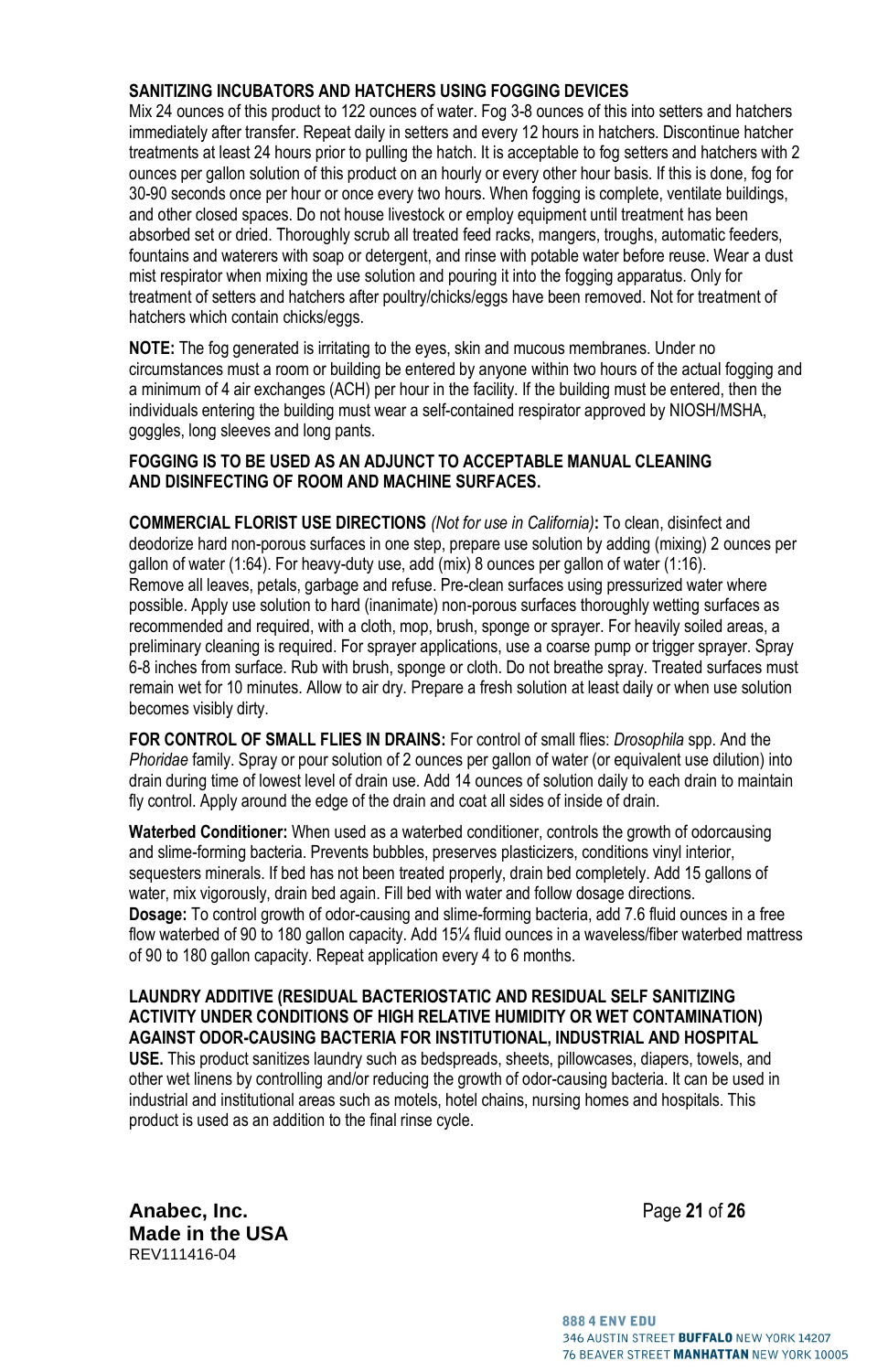Add 8 fluid ounces of this product per 100 lbs. of dry laundry to the final rinse cycle water (200 ppm). If the product is to be diluted prior to adding it to the final rinse cycle, use 1 ounce per gallon of water and then add to the washwheel in the final rinse cycle.

**SHOE BATH SANITIZER:** To prevent cross contamination from area to area in animal areas, and the packaging and storage areas of food plants, shoe baths containing one inch of freshly made solution must be placed at all entrances to buildings, hatcheries and at all the entrances to the production and packaging rooms. Scrape waterproof shoes and place in 2 ounces of this product per gallon (16 milliliters per liter) of water solution for 1 minute prior to entering area. Change the sanitizer solution in the bath at least daily or sooner if solution appears dirty.

**SHOE FOAM DIRECTIONS** *(Not for use in California)***:** To prevent cross contamination from area to area in animal areas, and the packaging and storage areas of food plants, apply a foam layer approximately 0.5 to 2 inches thick made from a solution of 2 to 2¾ ounces per gallon of water (or equivalent use dilution) (708 to 1029 ppm active) at all entrances to buildings, hatcheries, production and packaging rooms by using a foam generating machine or aerator to apply foam layer. Follow the foaming directions as specified by the manufacture of the foam generator/aerator. Scrape waterproof shoes. Stand and/or walk through foamed area for 1 minute prior to entering area. Foam area must be washed and replaced at least daily or when it appears dirty.

#### *(For food processing or other facilities that have installed entryway sanitizing systems)*

**ENTRYWAY SANITIZING SYSTEMS:** To prevent cross contamination from area to area, set the system to deliver (2 oz. per gallon of water) of sanitizing solution. The (spray) (foam) must cover the entire path of the doorway. Set the system so that a continuous wet blanket of sanitizer solution is delivered to the floor.

Do not mix other foam additives to the sanitizing solution.

**SALON/BARBER INSTRUMENTS AND TOOLS SANITIZER DIRECTIONS:** Pre-clean soiled instruments and tools. Completely immerse water safe non-porous instruments and tools in a solution of 2 ounces per gallon (or equivalent use dilution) of water for at least 1 minute. Rinse thoroughly and dry before use. Fresh solution must be prepared at least daily or more often if solution becomes cloudy or soiled.

**NOTE:** Plastics may remain immersed until ready to use. Stainless steel shears and metal instruments must be removed after 10 minutes, rinsed, dried, and kept in a clean noncontaminated receptacle. Prolonged soaking may cause damage to metal instruments.

**Ultrasonic Bath Disinfection Directions:** Use this product to disinfect hard, (inanimate) nonporous, non-critical objects compatible with Ultrasonic cleaning units. Pour a fresh solution of 2 ounces per gallon of water (or equivalent use dilution) directly into bath chamber. Pre-clean soiled objects. Place objects into unit and operate for a minimum of 10 minutes, according to manufacturers' use directions. Remove objects and rinse with sterile water (sterile water for injection), or allow to air dry. Replace solution at least daily or when solution becomes visible dirty or discolored.

**Disinfection of Hard, Non-Porous Surfaces in Whirlpool Units:** After using the whirlpool unit, drain and refill with fresh water to just cover the intake valve. Add 2 ounces of this product for each gallon of (or equivalent use dilution) water at this point. Briefly start the pump to circulate the solution. Turn off the pump. Wash down the unit sides, seat of the chair, lift and any/all related equipment with a clean swab, brush or sponge. Treated surfaces must remain wet for 10 minutes. After the unit has been thoroughly disinfected, drain the solution from the unit and rinse any/all cleaned surfaces with fresh water. Repeat for heavy soiled units.

**Anabec. Inc.** Page 22 of 26 **Made in the USA** REV111416-04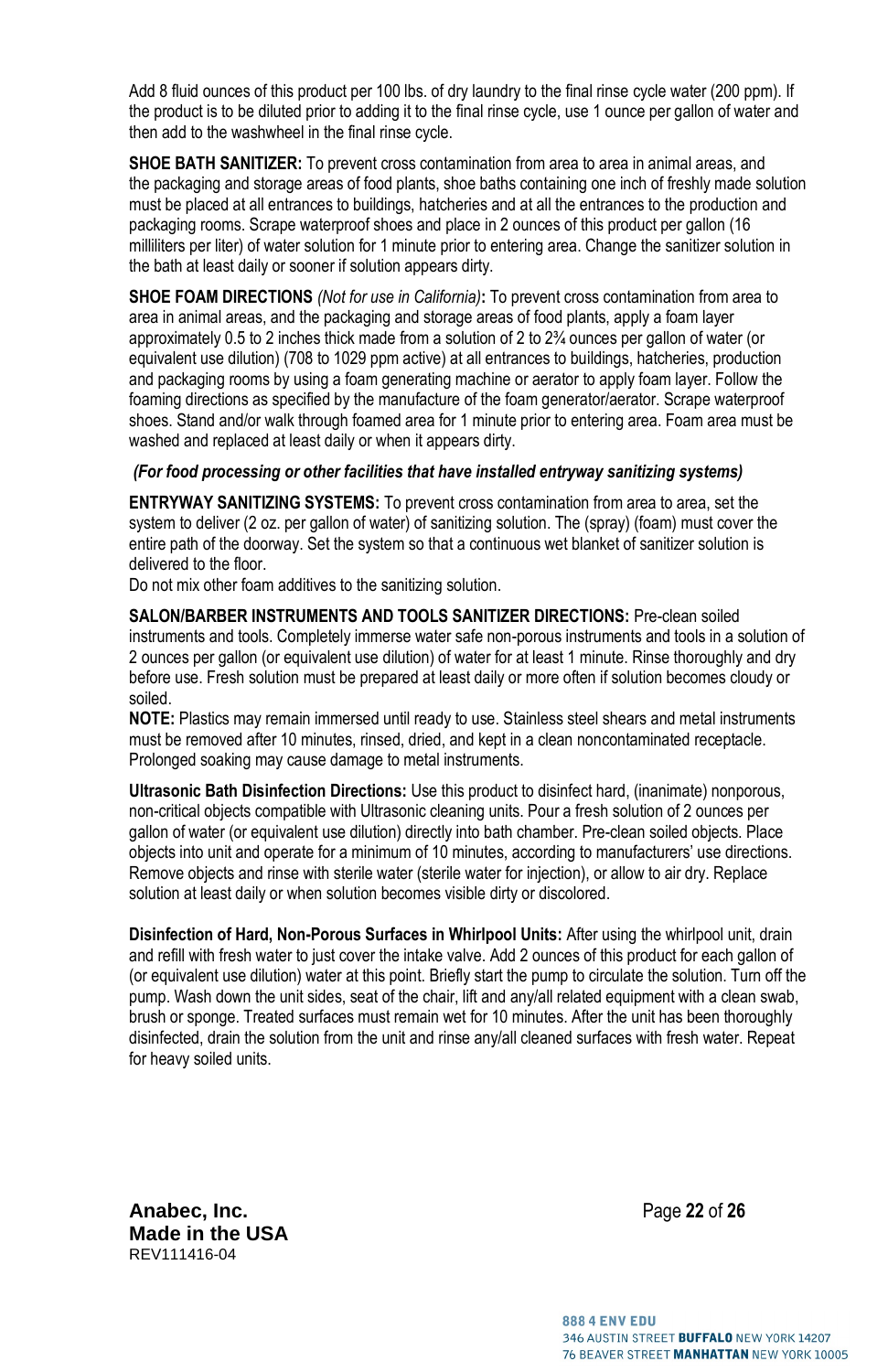**Humidifier Directions** *(Not applicable in CA)***:** Thoroughly clean water tank and filters. Add 0.4 ounces of this product per gallon of refill water. Not for use in heat or atomizing type humidifiers. *or*

**Humidifier Bacteria/Algae Treatment** *(Not for use in California)***:** Formulated for use in portable humidifiers. Thoroughly clean water tank and filters before each heating season, or sooner if necessary. For every gallon of water in the humidifier tank add 0.4 ounces of this product. When you refill the tank, add 0.4 ounces of this product for every gallon of water added. Not for use in heat vaporizing or atomizing type humidifiers.

**Special Instructions for Cleaning Carpet Against Odor Causing Bacteria:** This product may be used in industrial, institutional, commercial and residential areas such as homes, motels & hotel chains, nursing homes, schools and hospital. For use on wet, cleanable synthetic fibers. Do not use on wool. Vacuum carpet thoroughly prior to cleaning. Test fabric for color fastness.

**For portable extraction units:** Mix 1 ounce of this product per gallon of water.

**For truck mounted extraction machines:** Mix 24 ounces of the product per gallon of water and meter at 4 gallons per hour.

**For rotary floor machines:** Mix 2 ounces of this product per gallon of water and apply at the rate of 300-500 sq. ft. per gallon. Do not mix this product with other cleaning products. Follow the cleaning procedures specified by the manufacturer of the cleaning equipment. After using this product, set the carpet pile and protect the carpet from furniture legs and bases while drying. Do not over wet. If applied to stain resistant nylon carpet, apply a fabric protector according to the carpet manufacturer's directions.

#### **CARPET DEODORIZER AGAINST ODOR-CAUSING BACTERIA, FOR HOME, INSTITUTIONAL, INDUSTRIAL AND HOSPITAL USE**

This product cleans and deodorizes the carpet (by controlling/reducing the growth of odorcausing bacteria). It can be used in industrial, institutional, commercial and residential areas such as homes, motels, hotels chains, nursing homes and hospitals. *(Note to reviewer: statement in parenthesis not allowed for use in California.)*

Vacuum carpet thoroughly prior to application. Mix 1 ounce of product per gallon of water. Follow the injection and/or extraction procedures as specified for any conventional steam cleaning equipment you are using. For rotary floor machines, mix 2 ounces per gallon of water and spray on carpet at a rate of 300-500 sq. ft. per gallon.

For use on washable synthetic fibers. Do not use on wool. Test color fastness of carpet before use. Apply diluted product to a small concealed spot, then rub with a clean white cloth. If color changes or transfers to cloth, a water-based product should not be used. After using the product, set carpet pile in one direction with a stiff brush. Place aluminum foil under the legs of furniture while carpet is drying. Over-wetting can cause carpet to shrink. Manufacturer assumes no responsibility for over-wetting misuse.

**Note:** This product should not be mixed with other cleaning products.

#### **FOOD PROCESSING PLANTS USING FOGGING DEVICES**

For use in dairies, beverage and food processing plants. Prior to fogging, food products and packaging material must be removed from the room or carefully protected. Wear a dust mist respirator when mixing the use solution and pouring it into the fogging apparatus. After cleaning, fog desired areas using 1 quart per 1000 cubic feet of room area with a solution containing 2 7/8 ounces of product to 1 gallon of water (1,062 ppm). Vacate the area of all personnel for a minimum of 2 hours after fogging and a minimum of 4 air exchanges (ACH) per hour in the facility. All food contact surfaces must be thoroughly rinsed prior to reuse with potable water then sanitized with an EPA approved food contact sanitizer.

**Anabec. Inc.** Page 23 of 26 **Made in the USA** REV111416-04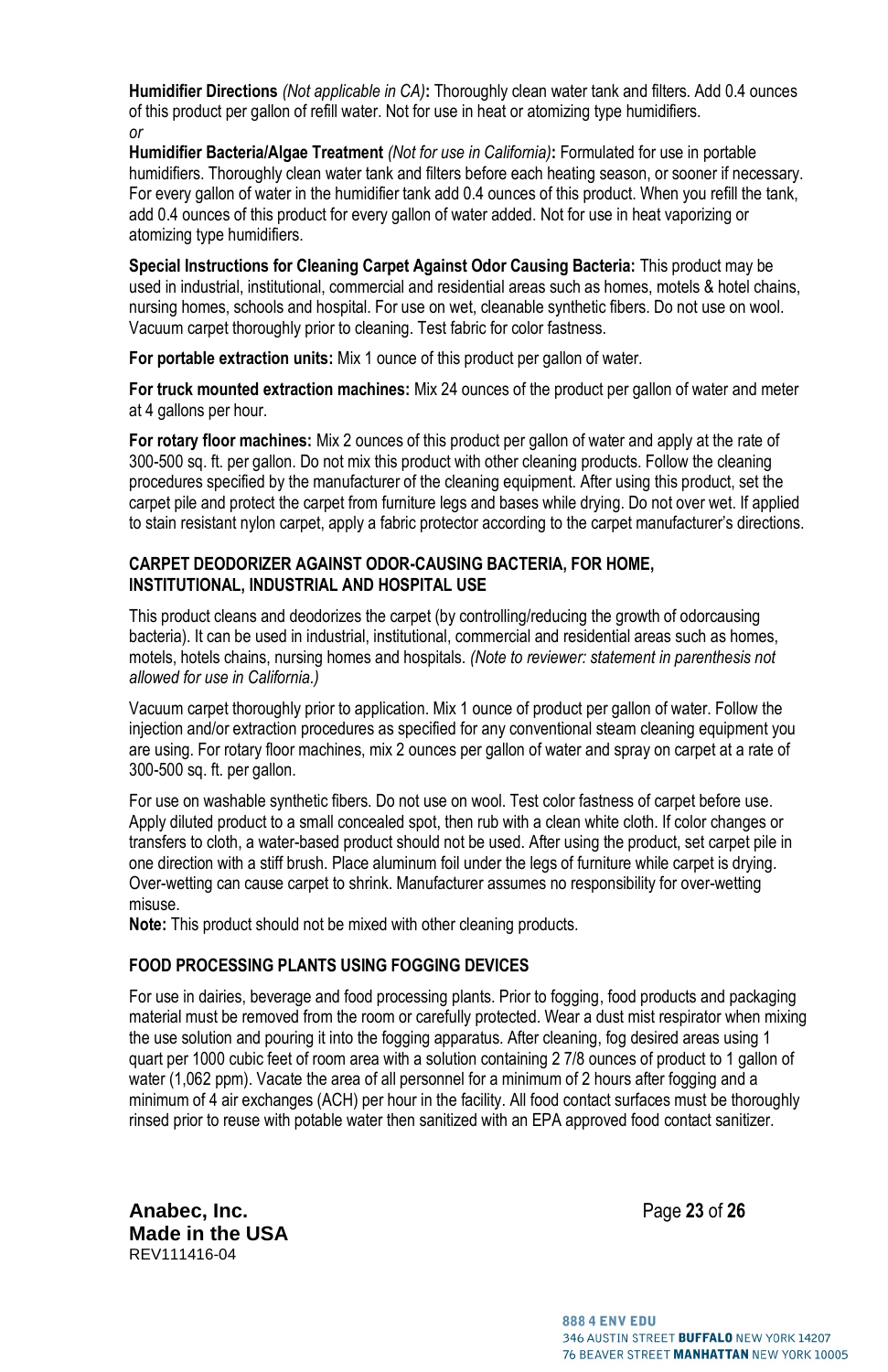**NOTE:** The fog generated is irritating to the eyes, skin and mucous membranes. Under no circumstances must a room or building be entered by anyone within two hours of the actual fogging and a minimum of 4 air exchanges (ACH) per hour in the facility. If the building must be entered, then the individuals entering the building must wear a self-contained respirator approved by NIOSH/MSHA, goggles, long sleeves and long pants.

#### **FOGGING IS TO BE USED AS AN ADJUNCT TO ACCEPTABLE MANUAL CLEANING AND DISINFECTING OF ROOM AND MACHINE SURFACES.**

#### **MUSHROOM FARM INDUSTRY USE DIRECTIONS**

**Site Preparation:** The first step in any on going sanitation program should be the removal of gross contamination and debris. This may be accomplished by using a shovel, broom, or vacuum, depending on the area to be disinfected.

**Disinfection:** Use 2 ounces of this product per gallon of water (or equivalent dilution). Wet all surfaces thoroughly. Treated surfaces should be allowed to remain wet for 10 minutes. Let airdry. For heavily soiled areas, preclean first. Prepare a fresh solution for each use.

**For Heavy Duty Cleaning:** When greater cleaning is desired, use 4 ounces of this product per gallon of water (or equivalent dilution). Heavily soiled areas may require repeated cleaning before treatment.

**DO NOT APPLY TO THE MUSHROOM CROP, COMPOST OR CASING.** Rinse treated surfaces with potable water before they contact the crop, compost or casing.

**Anabec. Inc.** Page 24 of 26 **Made in the USA** REV111416-04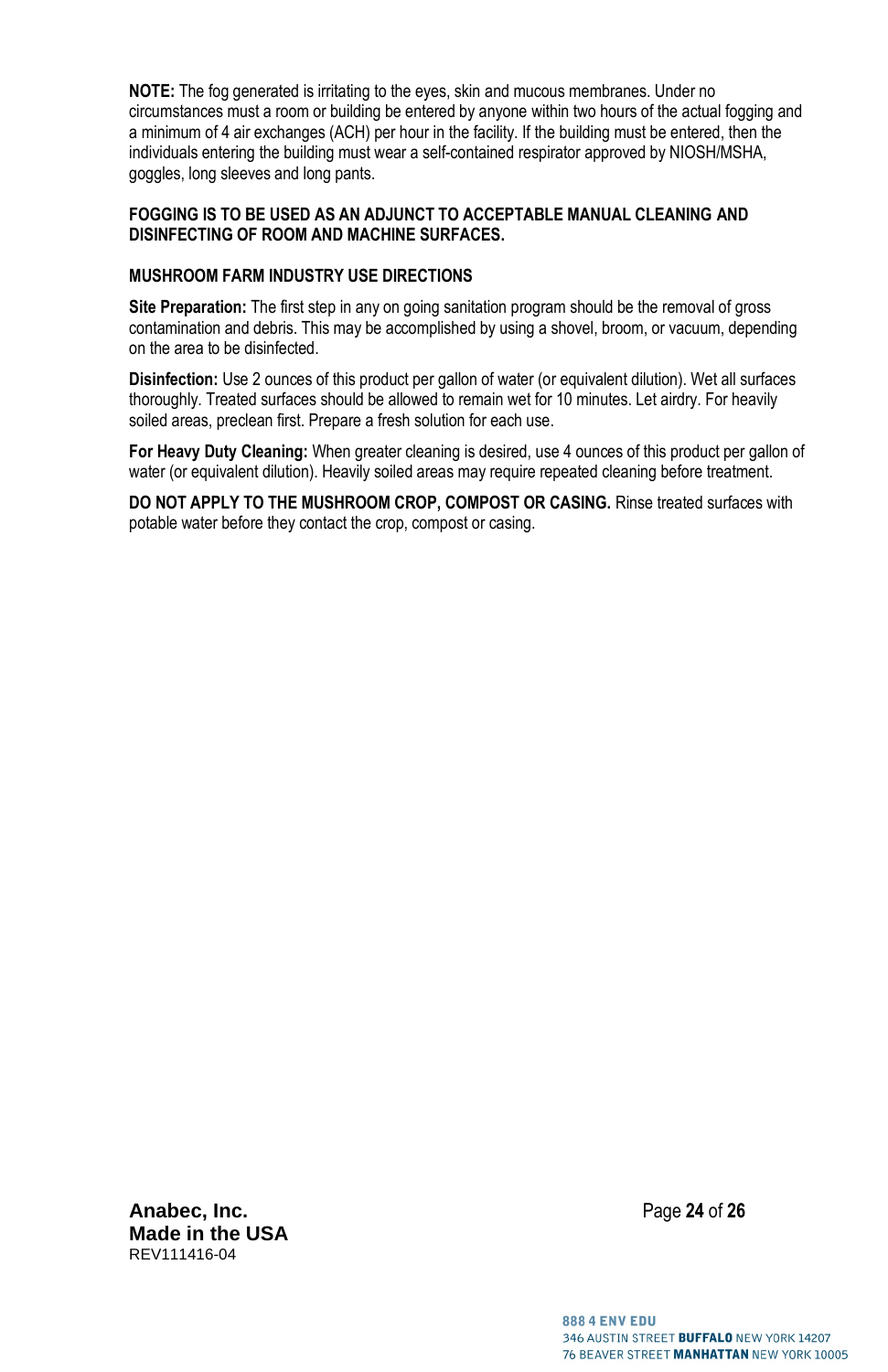Anabec, Inc. Page 25 of 26 **Made in the USA** REV111416 -04

**8884 ENV EDU** 346 AUSTIN STREET BUFFALO NEW YORK 14207<br>76 BEAVER STREET MANHATTAN NEW YORK 10005